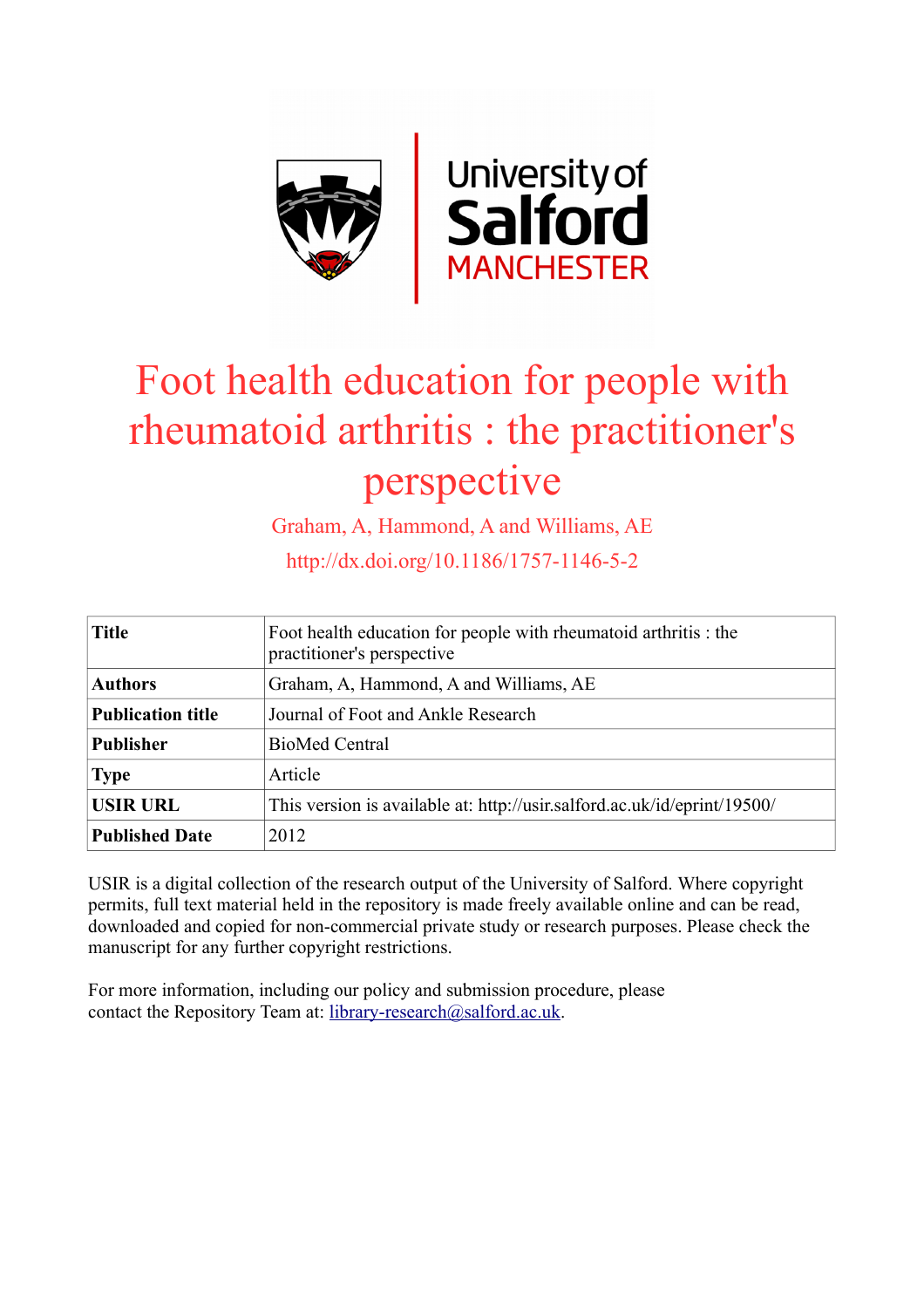

This Provisional PDF corresponds to the article as it appeared upon acceptance. Fully formatted PDF and full text (HTML) versions will be made available soon.

### **Foot health education for people with rheumatoid arthritis: the practitioner's perspective**

Journal of Foot and Ankle Research 2012, **5**:2 doi:10.1186/1757-1146-5-2

Andrea S Graham ([a.s.graham@salford.ac.uk\)](mailto:a.s.graham@salford.ac.uk) Alison Hammond [\(a.hammond@salford.ac.uk\)](mailto:a.hammond@salford.ac.uk) Anita E Williams [\(a.e.williams1@salford.ac.uk](mailto:a.e.williams1@salford.ac.uk))

|                                         | <b>ISSN</b> 1757-1146                                  |
|-----------------------------------------|--------------------------------------------------------|
| <b>Article type</b> Research            |                                                        |
| <b>Submission date</b> 20 June 2011     |                                                        |
| <b>Acceptance date</b> 10 January 2012  |                                                        |
| <b>Publication date</b> 10 January 2012 |                                                        |
|                                         | Article URL http://www.jfootankleres.com/content/5/1/2 |

This peer-reviewed article was published immediately upon acceptance. It can be downloaded, printed and distributed freely for any purposes (see copyright notice below).

Articles in Journal of Foot and Ankle Research are listed in PubMed and archived at PubMed Central.

For information about publishing your research in Journal of Foot and Ankle Research or any BioMed Central journal, go to

<http://www.jfootankleres.com/authors/instructions/>

For information about other BioMed Central publications go to

<http://www.biomedcentral.com/>

© 2012 Graham et al. ; licensee BioMed Central Ltd.

This is an open access article distributed under the terms of the Creative Commons Attribution License [\(http://creativecommons.org/licenses/by/2.0](http://creativecommons.org/licenses/by/2.0)), which permits unrestricted use, distribution, and reproduction in any medium, provided the original work is properly cited.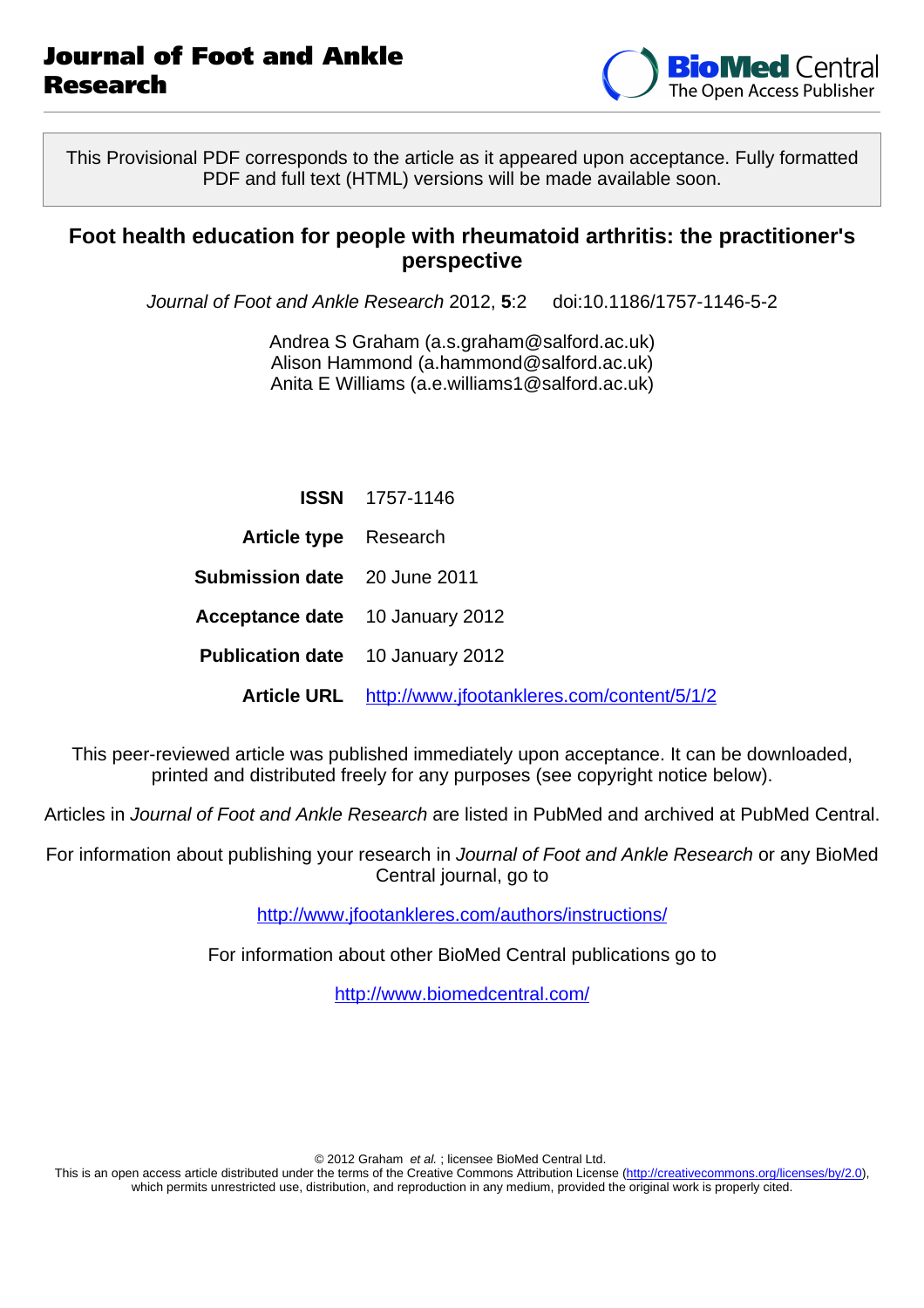# **Foot health education for people with rheumatoid arthritis: the practitioner's perspective**

Andrea S Graham<sup>1,2,§</sup>, Alison Hammond<sup>1</sup> Anita E Williams<sup>1,2</sup>

<sup>1</sup>Centre for Health, Sport and Rehabilitation Research, University of Salford, Frederick Road, Salford, UK. <sup>2</sup> Directorate of Prosthetics, Orthotics and Podiatry, University of Salford, Frederick Road, Salford, UK.

§Corresponding author

Email addresses:

ASG: a.s.graham@salford.ac.uk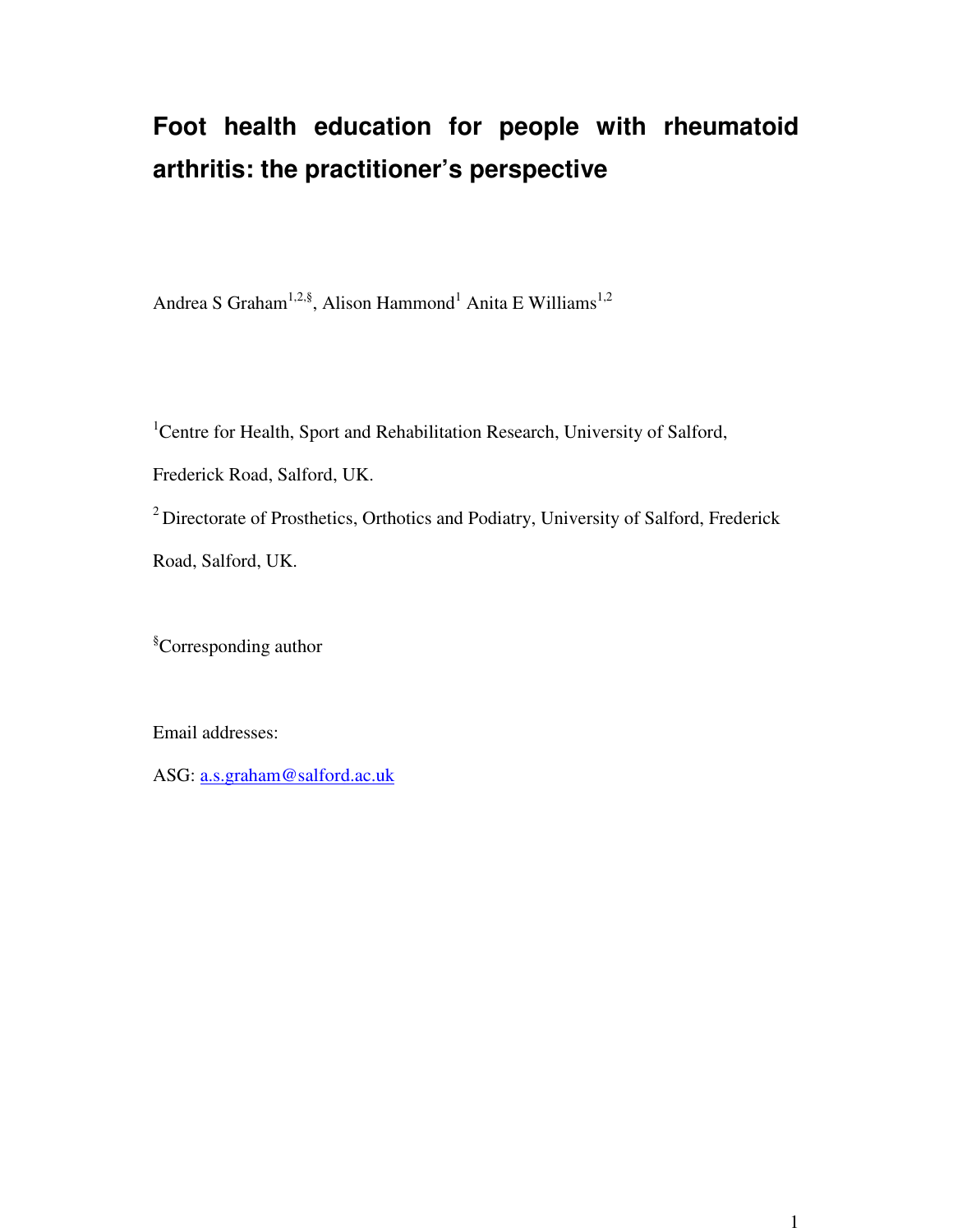# **Abstract**

#### **Background**

Patient education is considered to be a key role for podiatrists in the management of patients with rheumatoid arthritis (RA). Patient education has undoubtedly led to improved clinical outcomes, however no attempts have been made to optimise its content or delivery to maximise benefits within the context of the foot affected by rheumatoid arthritis. The aim of this study was to identify the nature and content of podiatrists' foot health education for people with RA. Any potential barriers to its provision were also explored.

#### **Methods**

A focus group was conducted. The audio dialogue was recorded digitally, transcribed verbatim and analysed using a structured, thematic approach. The full transcription was verified by the focus group as an accurate account of what was said. The thematic analysis framework was verified by members of the research team to ensure validity of the data.

#### **Results**

Twelve members (all female) of the north west Podiatry Clinical Effectiveness Group for Rheumatology participated. Six overarching themes emerged: (i) the essence of patient education; (ii) the content; (iii) patient-centred approach to content and timing; (iv) barriers to provision; (v) the therapeutic relationship; and (vi) tools of the trade.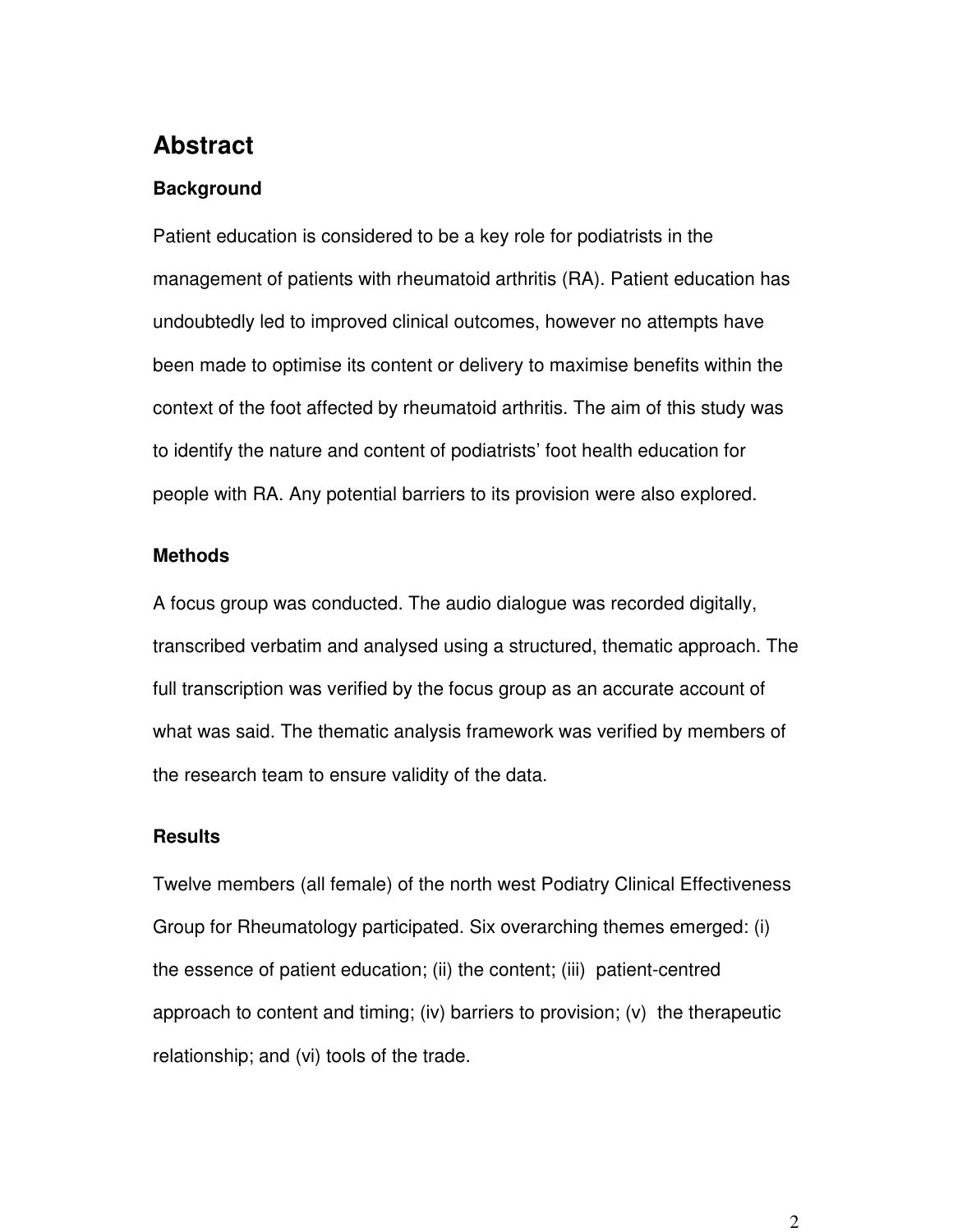#### **Conclusion**

The study identified aspects of patient education that this group of podiatrists consider most important in relation to its: content, timing, delivery and barriers to its provision. General disease and foot health information in relation to RA together with a potential prognosis for foot health, the role of the podiatrist in management of foot health, and appropriate self-management strategies were considered to be key aspects of content, delivered according to the needs of the individual. Barriers to foot health education provision, including financial constraints and difficulties in establishing effective therapeutic relationships, were viewed as factors that strongly influenced foot health education provision. These data will contribute to the development of a patient-centred, negotiated approach to the provision of foot health education for people with RA.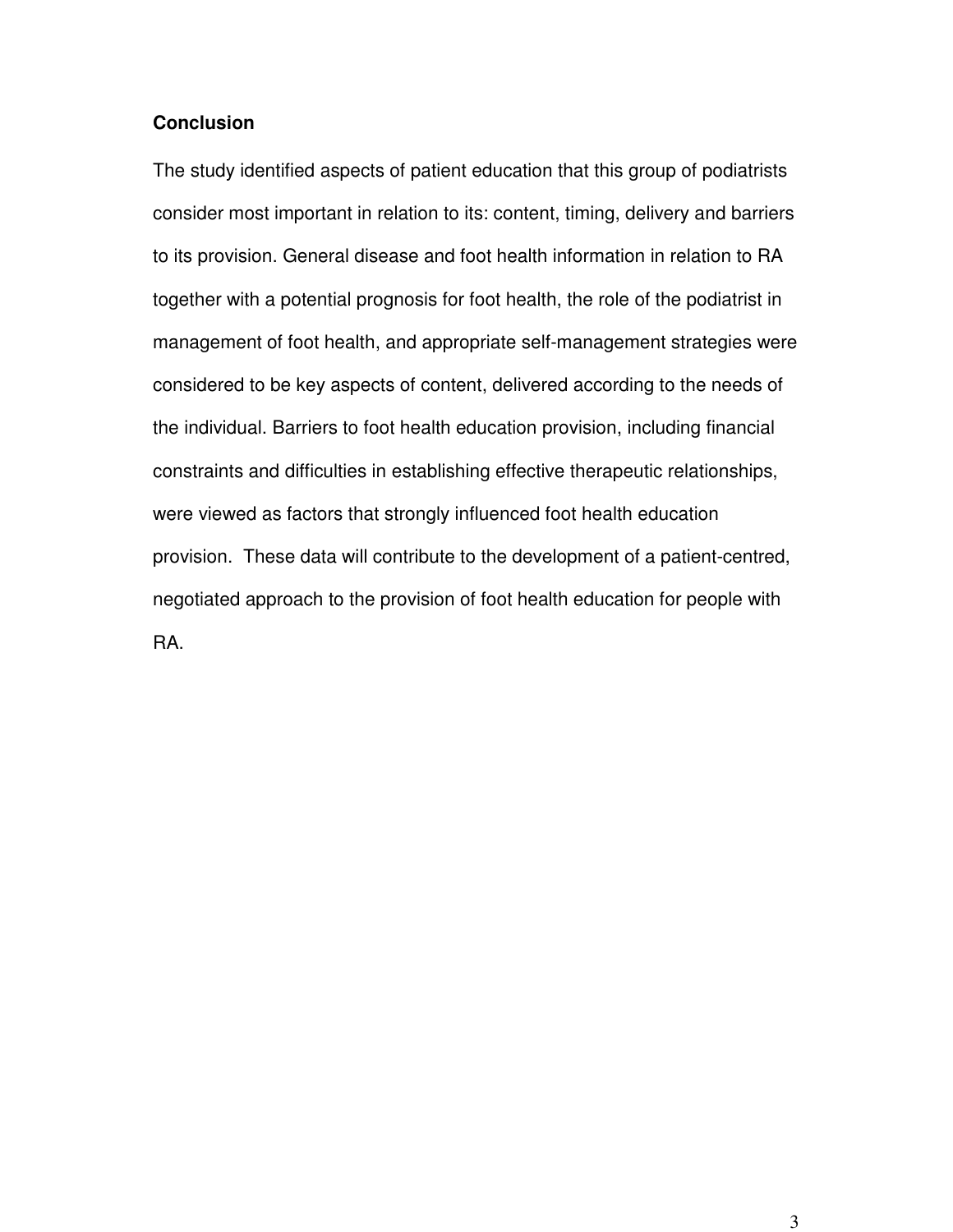### **Background**

Foot deformity and the associated symptoms of pain and stiffness are common in people with rheumatoid arthritis (RA), with up to 80% reporting pain at some point during the disease course [1, 2]. Patient education is recommended as an integral part of the treatment regimen in RA [3]. Increased self-management through patient education is associated with improved clinical outcomes [4]. Patient education can range from simple information given as part of care, to more complex cognitive-behavioural education programmes that aim to support patient adherence to treatment [4].

Patient education is considered to be a key role for podiatrists in the management of people with RA [5, 6]. Providing information relating to the purpose and use of clinical interventions, such as foot orthoses and specialist footwear, has the potential to improve patient adherence [7]. Using a patientcentred approach in the design and delivery of self-management programmes for foot health has been proven to be effective [8]. However, the most appropriate content of and delivery strategies for foot health patient education have not been investigated [9]. Refining these could improve foot health outcomes. How this education is delivered by podiatrists working with people with RA is also unknown.

Therefore, the aim of this study was to identify the nature and content of podiatrists' foot health education for people with RA. Any potential barriers to its provision were also explored.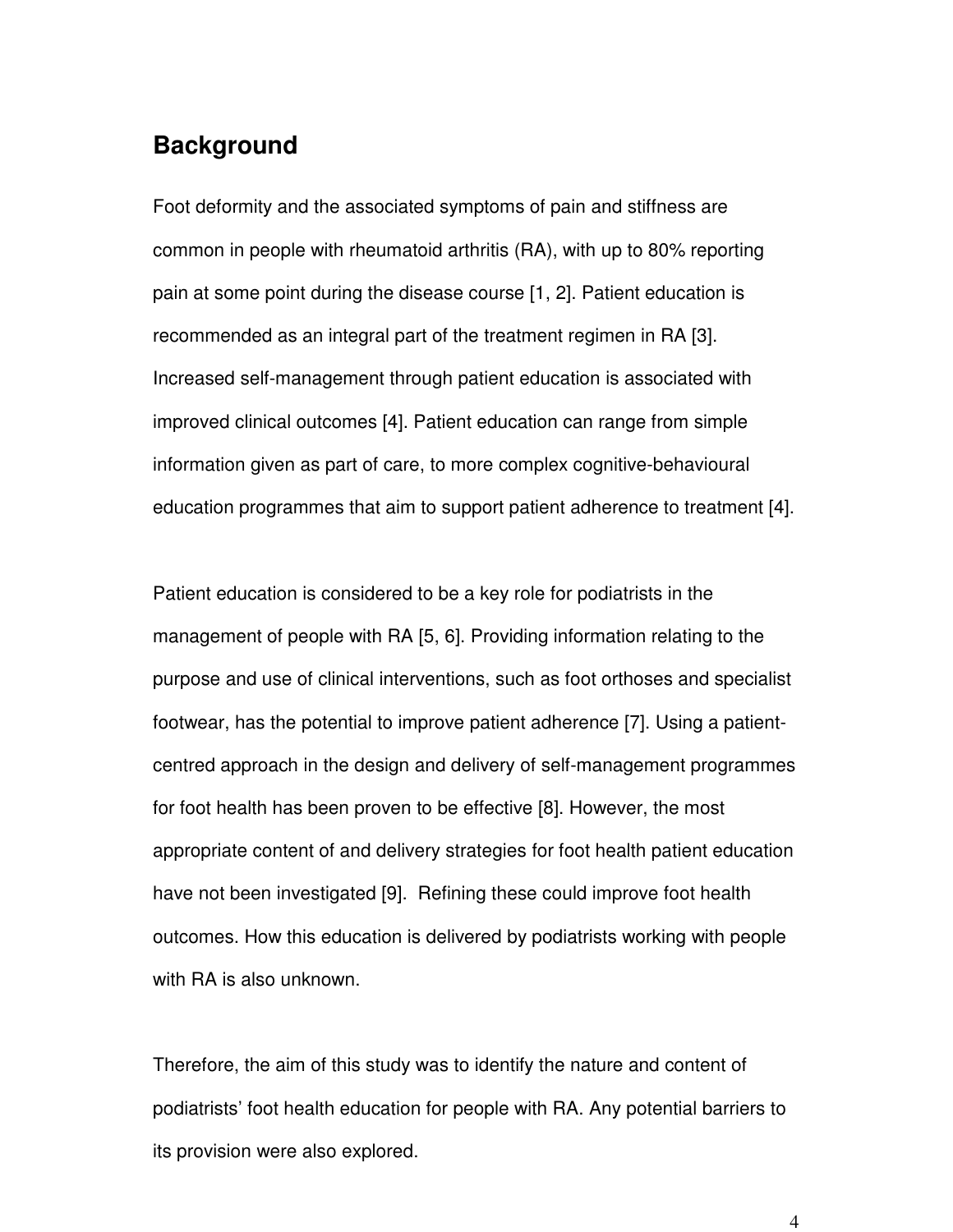### **Methods**

#### **Design**

A focus group was conducted, as this is the most pragmatic approach for exploring attitudes, perceptions and ideas in this new area of research [10]. Individual interviews, whilst equally appropriate for ideas generation, do not have interaction between focus group participants, which promotes both consensus and clarifying diverse views between individuals [11]. The audio dialogue was digitally recorded and transcribed verbatim. A thematic framework was used to analyse the data, allowing the researcher to illustrate the main themes within a piece of text and enabling the transparent, methodical systematisation of textual data. To achieve this, a six stage process was used involving: coding the text; theme identification; thematic network construction; description and exploration of networks; summarisation of networks; and pattern interpretation [12].

#### **Participants**

Participants were purposively recruited from Rheumatology Podiatry Clinical Effectiveness Group members working in National Health Service (NHS) Trusts across the north west region of England. The participants had to be qualified podiatrists, experienced in managing patients with RA, able to speak and read English and provide written consent. The proposed sample size was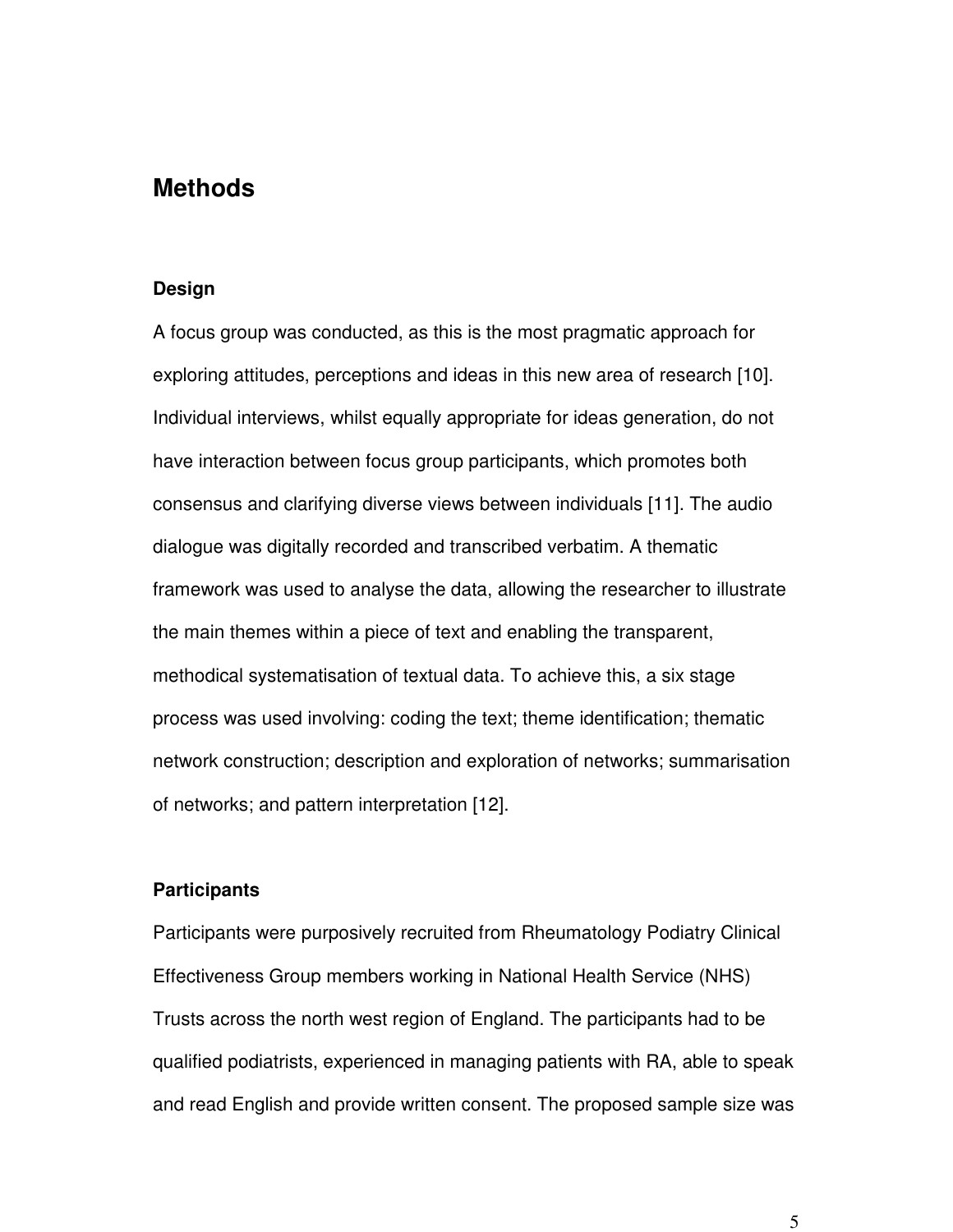7 to 12 participants, which is considered the optimum size for focus group interviews [10, 13]

#### **Procedures**

Ethical approval for the study was obtained by the University of Salford Research Ethics Committee and written informed consent was obtained from all participants prior to recruitment. The focus group questions were devised by the first author (AG), based on a review of the literature and contributions from the other two authors, one with patient education expertise (AH) and one with qualitative research expertise (AW). The questions were open-ended and designed to instigate in-depth discussion between the group participants across five sub-topics relating to the provision of foot-health education [Figure 1].

The focus group took place at the University of Salford as part of a regular scheduled meeting of the Rheumatology Podiatry Clinical Effectiveness Group. It was facilitated by the first author (AG) and field-notes taken by one of the other authors (AW). Any unanticipated topic areas were followed up with more questions by the first author. The dialogue was recorded digitally, transcribed verbatim by the first author and returned to the participants for verification and to support the trustworthiness of the data [14, 15].

#### **Data analysis**

The verified transcription of the dialogue was subject to thematic analysis [13] and categorised into 'Basic' and 'Organising' themes [Table 1]. Agreement for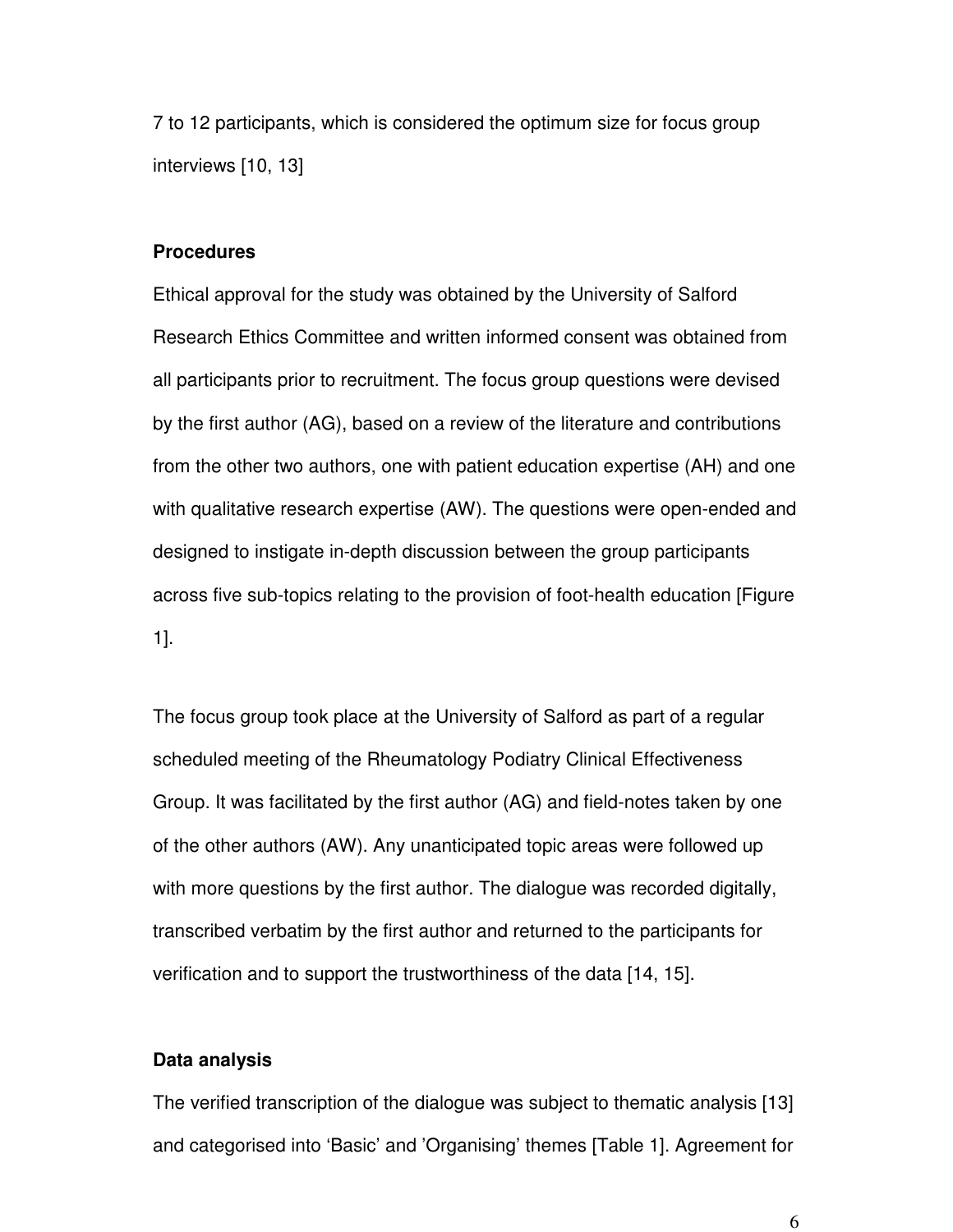this categorisation was achieved between the first author (AG) and one of the other authors (AW) for both the thematic analysis and the data extracted [14, 15]. Exemplars from the dialogue were extracted to demonstrate truthfulness of the data within each theme.

#### **Results**

Twelve participants consented to participate. All had experience in managing people with RA and ranged from newly qualified podiatrists with an interest in working with patients with RA to those with experience within a Rheumatology multidisciplinary team. The average number of years since qualification within the group was 17.8 (SD = 9.8). Newly qualified podiatrists would have experience of working with people with RA across all undergraduate levels of clinical study and to a lesser extent, after qualification as an autonomous practitioner. Those working within the multidisciplinary team (n=5) in acute services were more likely to work with consultant rheumatologists and specialist nurses. Those working in Primary Care Trust services (n=7) had limited contact with a rheumatology multidisciplinary team.

Six organising themes emerged from the data analysis. Participants' names have been replaced with a pseudonym to ensure anonymity and confidentiality.

#### **Theme 1: The essence of patient education:**

This theme describes the participants' perception of patient education as a mechanism for patient empowerment. They considered that the process of information giving can impart the 'power' to patients to make appropriate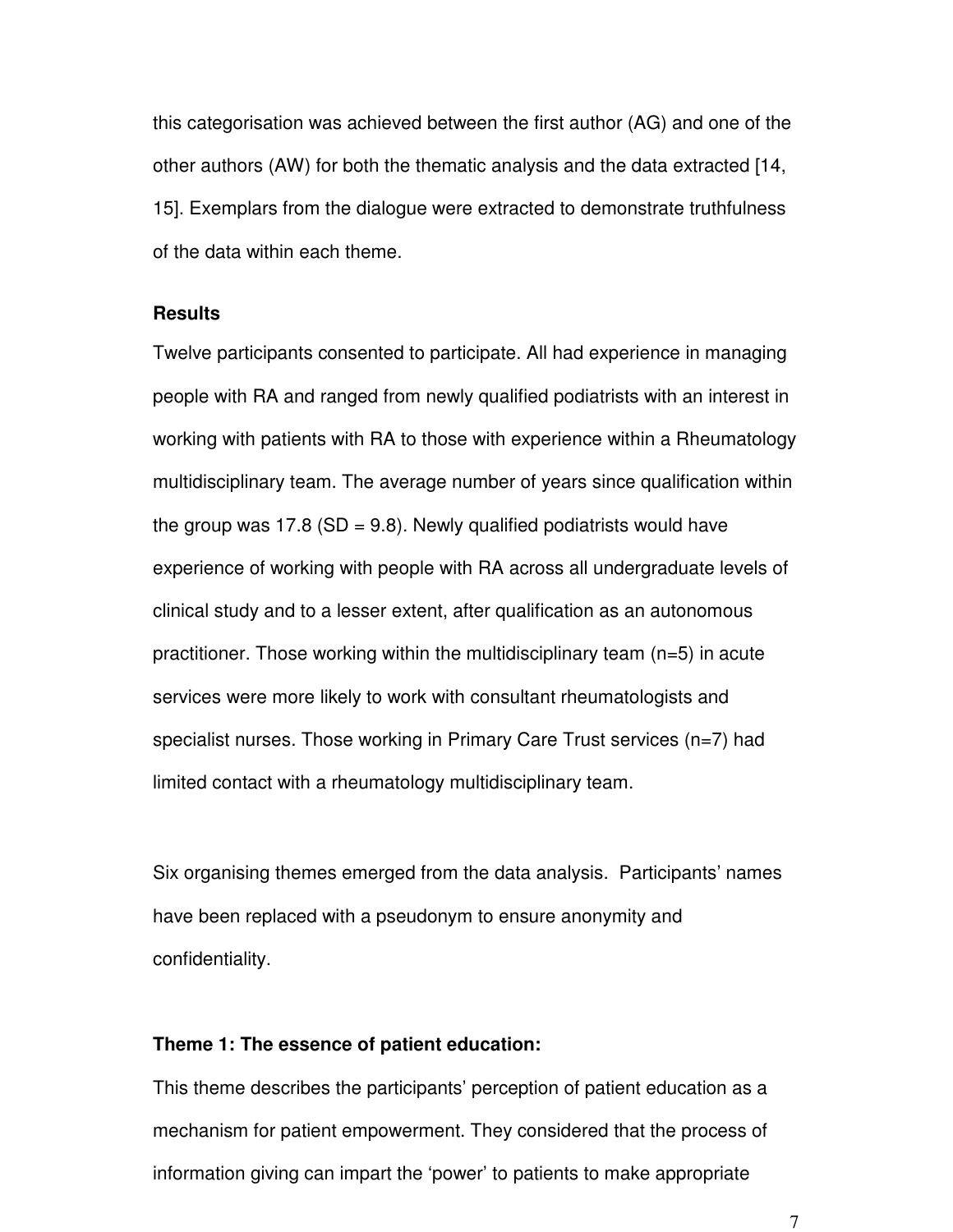decisions about consent and self-management. When asked what patient education *is,* the responses were short and to the point such as:

*(Patient education allows) "…Informed consent so that they can participate in the management regime" [Maria].* 

Patient education was considered useful for guiding patients according to their individual needs, and as Lisa stated, some of the content may not even be related to their feet:

"... *if they've got a question, you can say "well here's where you need to go and find out," you can put them in the right direction with the right agency. It's not even necessarily all about podiatry. Sometimes it's just helping them to find a way."* 

The podiatrist's role as a point of access to other services that patients may not know about in relation to their specific health care needs was clearly thought of as a component of patient education.

#### **Theme 2: Content – what and why?**

The participants considered that patients wanted general information. This included: how the disease and the drugs used to manage it, would impact upon their foot health; signs and symptoms relating to foot health that should prompt them to seek immediate advice from a healthcare professional; and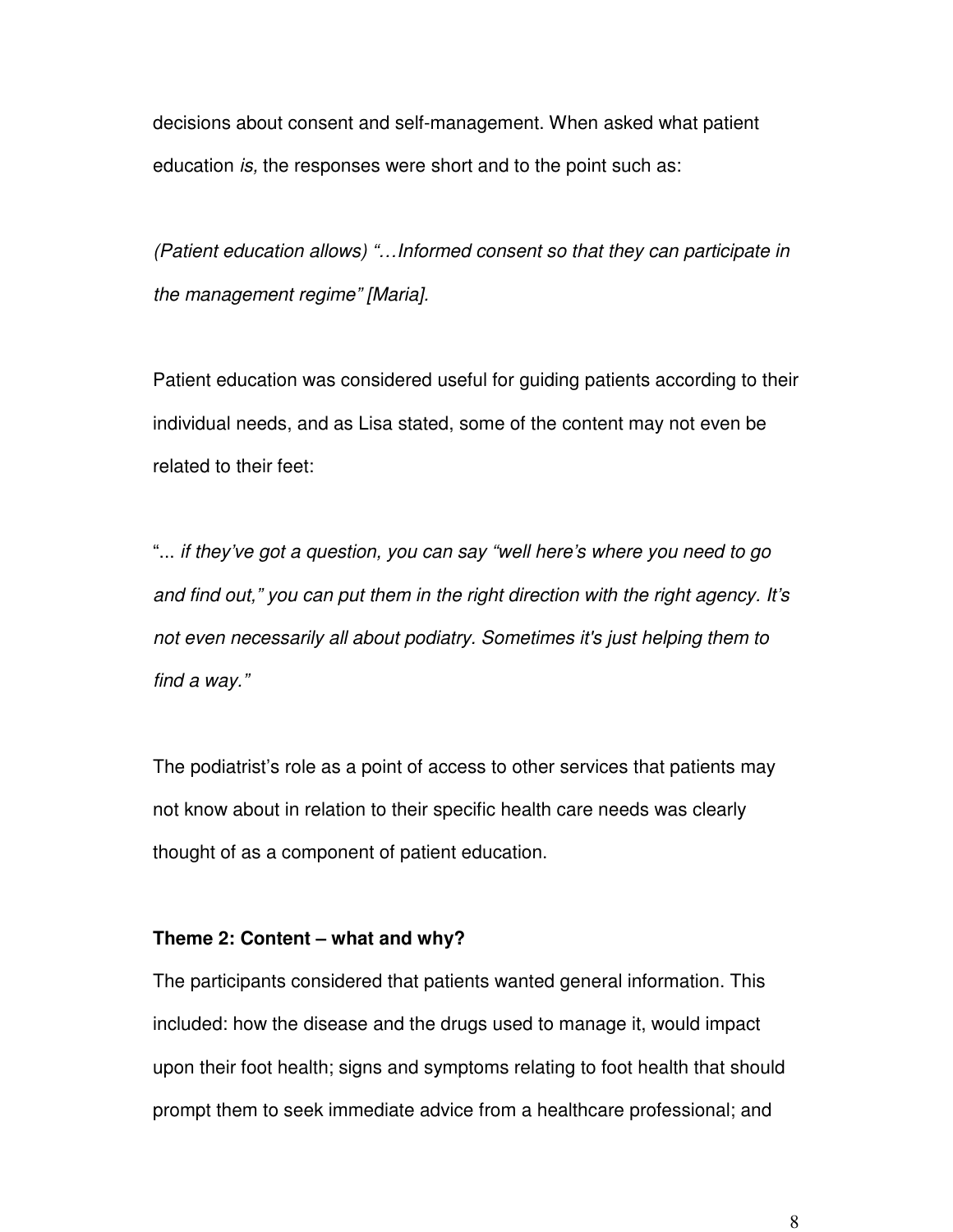the potential changes to their foot health as the disease progresses. Jane articulated that patients need:

"…*general information if they haven't got a specific problem, about foot health, about the impact of the drugs on their foot health and what sort of things (stops and thinks)...preventative advice…" [Jane].* 

There was a strong view that patients needed an explanation about foot health interventions and how they can help foot symptoms. As 'Ann' highlighted:

"*If they need orthotics then you've gotta do all kinds of explanations as to why they need them and how it's gonna help them, and then of course it's gonna be footwear to accommodate the orthotics. So I may have to explain y'know why you're doing...and find out y'know what they're willing to go along with..."*

The participants were often asked to provide information and advice that did not directly relate to foot health. This included the need for support for intimate personal issues, how to access welfare and support services and health promotion, such as smoking and alcohol consumption. The participants viewed this as a holistic approach to patient education:

*"I asked a patient about alcohol consumption… and was told like, seven pints, but he said it was every night… all sort of things came out of that. It was just a*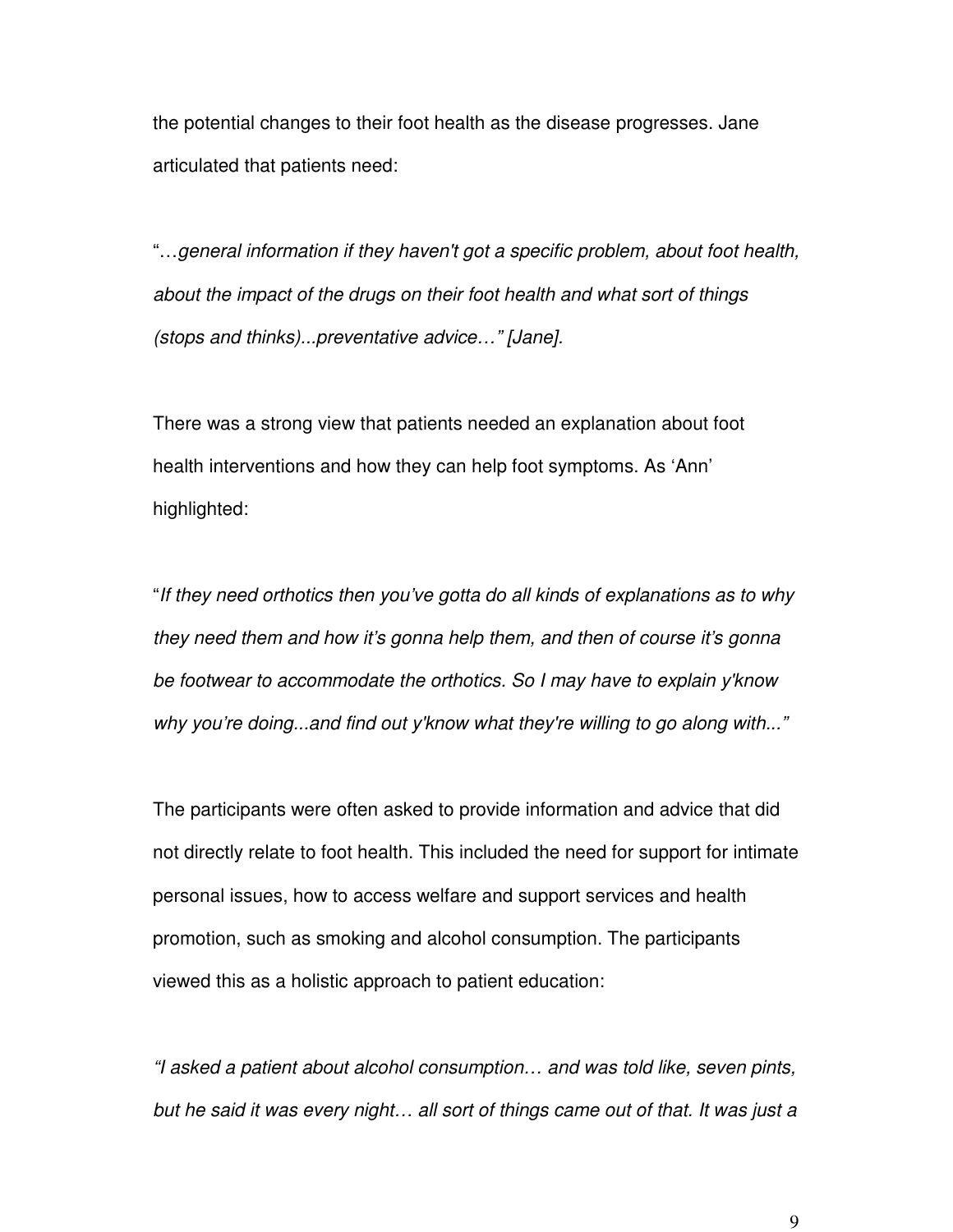*question I was asking, he was talking about methotrexate, medication …" [Sara].*

Informing patients about the role of the podiatrist was viewed with equal importance as providing foot health advice, in order to support patients in foot health self-management and in some cases, to ensure patient attendance at appointments with a podiatrist:

*"Patients turned up and they didn't know what they had been referred for. Or they weren't turning up and it was because they didn't know what they'd been referred for" [Ann].*

The content of patient education was primarily not only to ensure that patients are aware of the disease, it's impact on lower limb health and the podiatrists' role, but also the medical management of RA, and the physical, social and personal issues associated with it.

# **Theme 3: Patient-centred approach to content and timing of patient education**

The content of patient education was influenced by: the patients' individual needs; disease status; age; and expectations of what podiatry can offer. The information provided was either general, such as basic foot health advice, or more specific, as identified by Jane: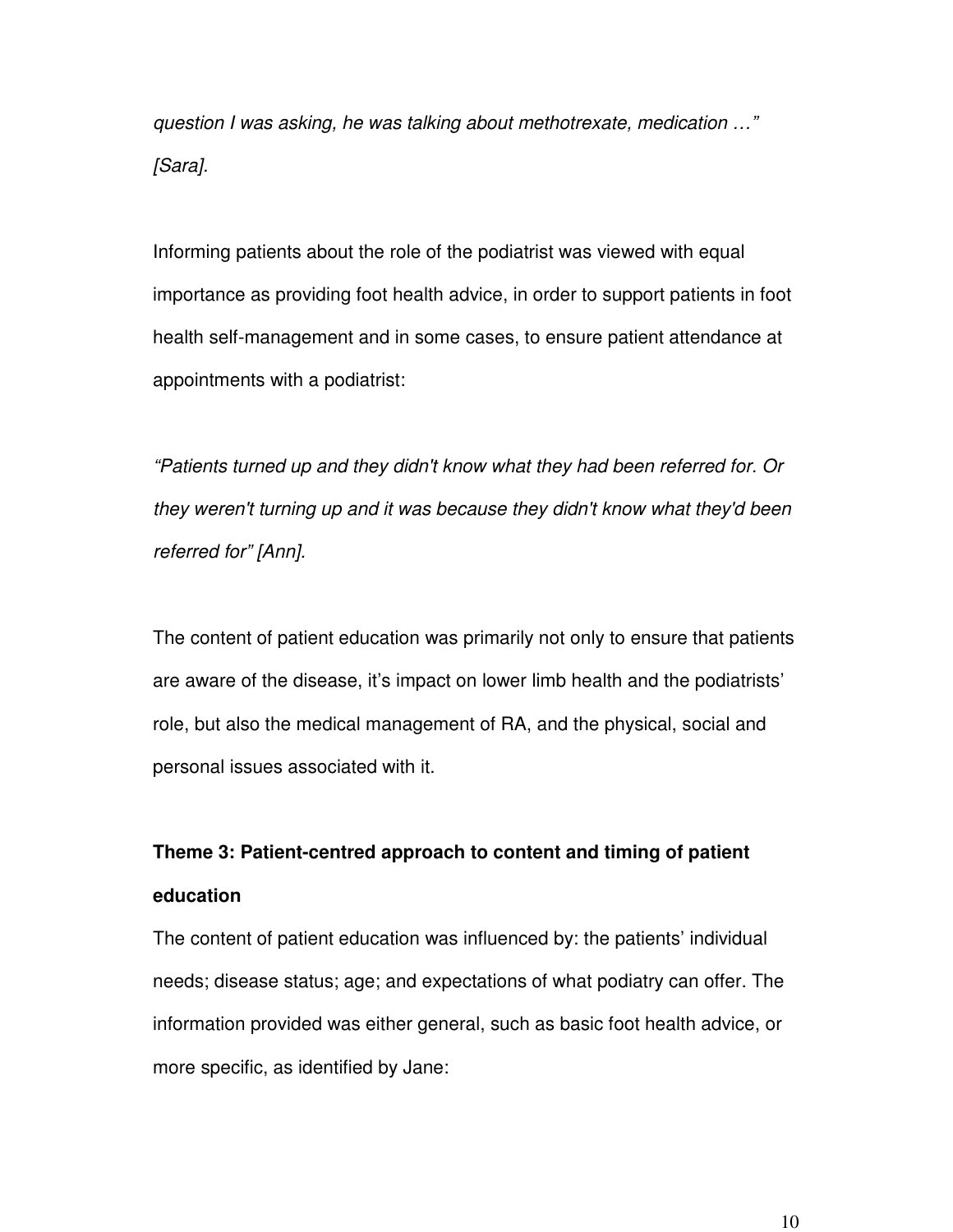*"I suspect at new diagnosis you're talking about the basics, how to manage general foot care (pauses)….general information if they haven't got specific foot problems… (pauses) I think early and late disease does have a slightly different slant on what you pick out as possibly more relevant at that point in time" [Jane].*

 The need for a patient–centred approach to foot-health education, that identifies the expectations of the patient, was articulated by Louise:

*"I think part of it [patient education] as well is patient expectations of what they're going to end up like..." [Louise].*

This theme strongly illustrates the participants' view that foot health education cannot be overly prescriptive in its content and that timing needs to take into account the patient's defined needs.

#### **Theme 4: Barriers to provision of education**

Other health practitioners' knowledge about the role of the podiatrist was thought to impact on the timely referral for foot care. As Jane highlighted:

"*Even if patients complain, the likelihood of actually getting looked at, y'know at new diagnosis...People just don't understand what it is we can do." [Jane].*

The group thought that there should be a team approach to the provision of foot health education when patients are being managed within a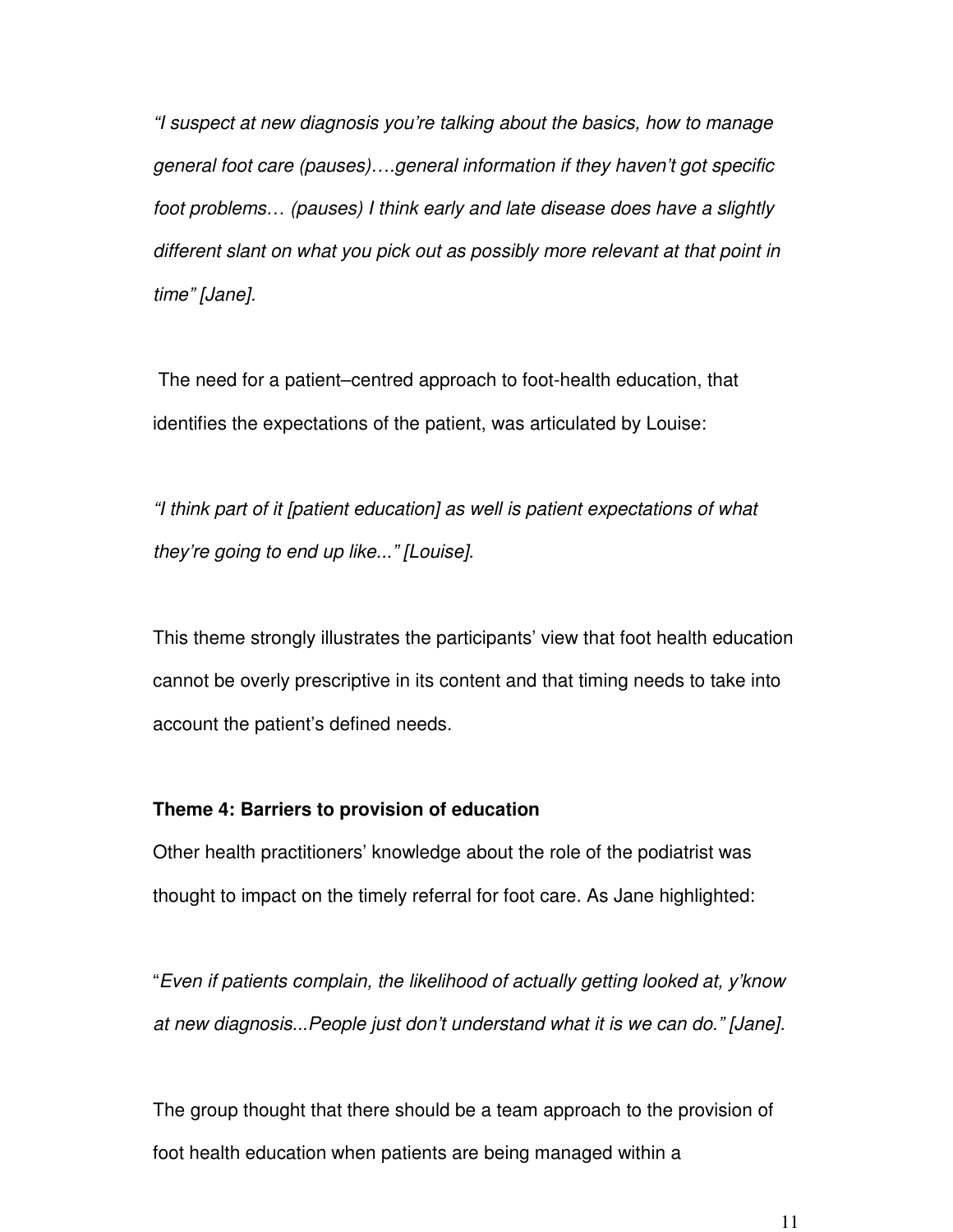multidisciplinary team, with a consensus as to what basic information all team members should be providing to avoid provision of detrimental and conflicting advice. However, foot health education provided by health practitioners, other than podiatrists, was viewed with scepticism by one participant:

"*That's a bit dodgy 'cos it's not always good." [Lisa].*

Lack of time, due to overbooked clinics and a lack of finances with which to develop educational resources, were identified as further barriers to foot health education:

*".. and the numbers, the numbers of patients. It's very numbers-orientated in the acute [trust] (pauses)…..there's no money for leaflets [development]!' [Louise].*

Patients' lack of understanding or acknowledgement that they need to change health behaviour was seen as an essential barrier to overcome in order to improve foot health. The 'domestic burden' of the patients' home circumstances, with other family members' needs being prioritised, or a poor financial status, were also viewed as barriers to patients following foot health advice:

*"You're giving them good shoe advice but they can't follow through 'cos they can't afford it." [Ann].*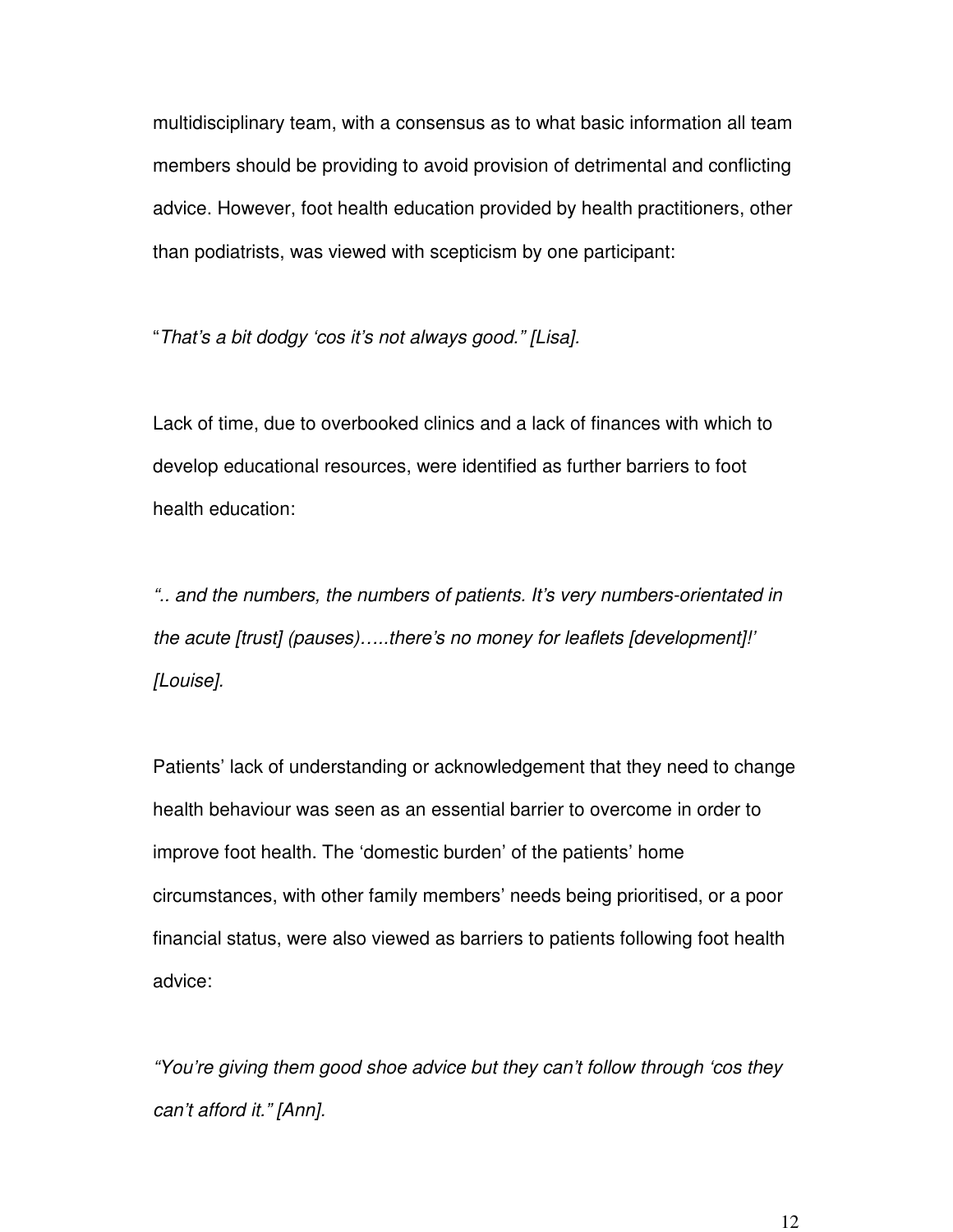The ability of the podiatrist to empathise with the patients' experiences and employ appropriate consultation skills was seen as another barrier, notably amongst new graduates:

"*When I was newly qualified I couldn't understand why they didn't want to help themselves to get the best outcome" [Julie].*

The challenges encountered when patients 'play off' one professional against another led to the labelling of such patients as 'non-compliant', resulting in patient education that was ineffectual, with reduced motivation for its provision. Participants described the refinement of consultation skills as a process requiring practice in negotiating with patients considered ambivalent:

*"When you've got patients in that are just like "oh yeah, yeah…" like that when you are talking to them, I think that you've got to keep practising it, to be encouraged, otherwise you do get a little bit demoralised." [Gill].*

This theme clearly highlighted barriers to foot health education provision as: poor timing of referral by other members of the multidisciplinary team, lack of resources, such as time and money; perceived low patient compliance; and inexperience of novice podiatrists.

#### **Theme 5: The therapeutic relationship**

The development of the therapeutic relationship describes the dynamic that exists between patient and practitioner and, in this context, focuses on how it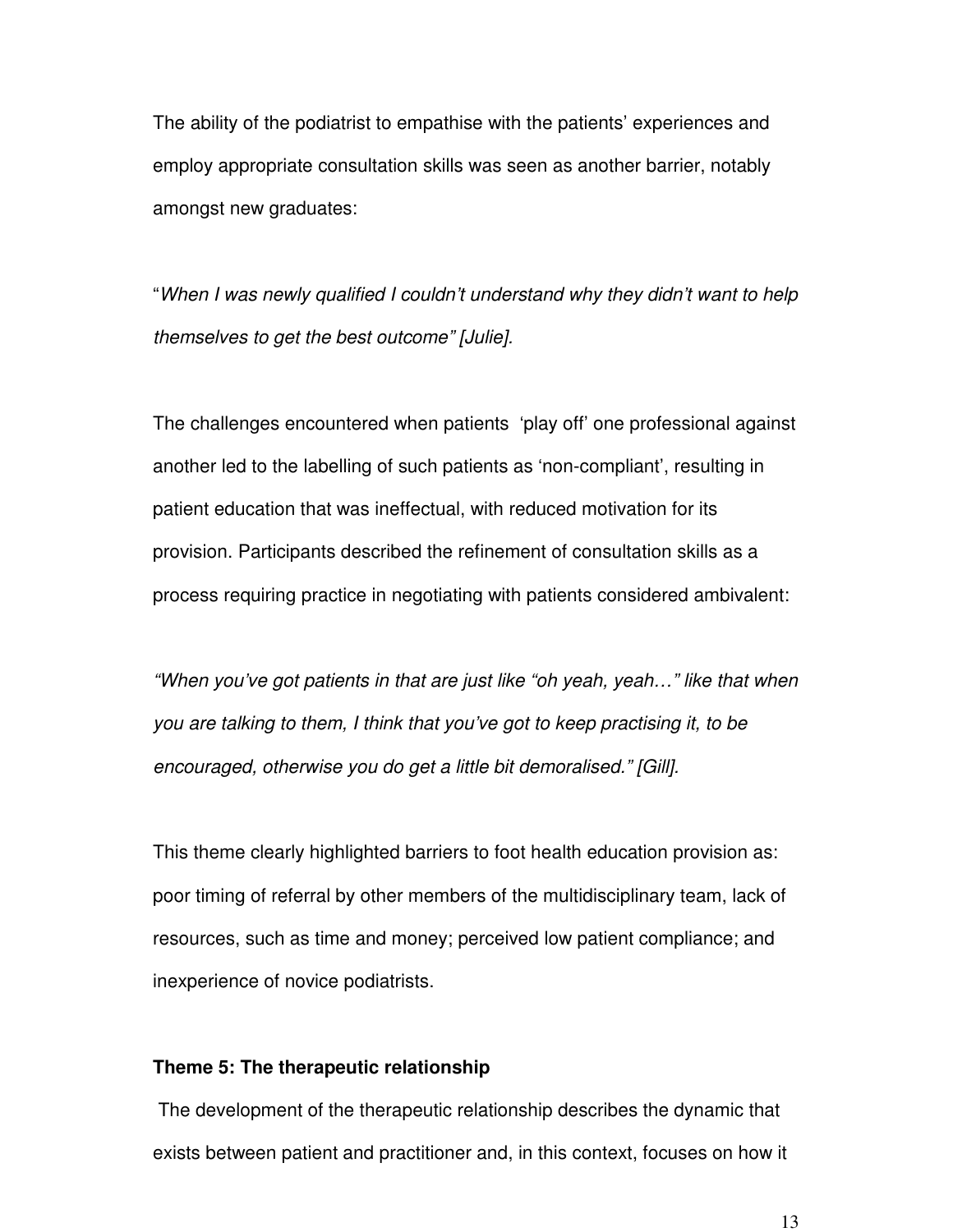influences patient education. The participants considered that the 'educational' role of the podiatrist was subtly altered when they are no longer the primary resource for information but act as a filter for what is 'good' and 'bad' information gained from elsewhere:

"*It is hard, you do have to sometimes say to them that… anybody can put anything they like on the internet… they seem to believe that if it's there in print it's go to be right" [Gill].*

The patients' attitudes to their disease, was an influential factor in the development of the therapeutic relationship. Participants felt that patients who were in 'denial' about their diagnosis, or did not have foot health issues on their 'agenda', should not have foot health education "thrust upon them". The participants thought that, for some patients, engaging in foot health related 'activity', such as attending group educational sessions, would reinforce the perception that they were 'sick'. This may negatively influence the relationship with the practitioner and the potential to change their health behaviour:

*"They don't want to become part of the 'rheumatology world' because 'I'm not one of the sick people' y'know? Which you can understand." [Lisa].* 

Practitioner attitudes appeared to impact on the provision of education during the consultation. The need to be 'firm' or 'compromising' with patients was described: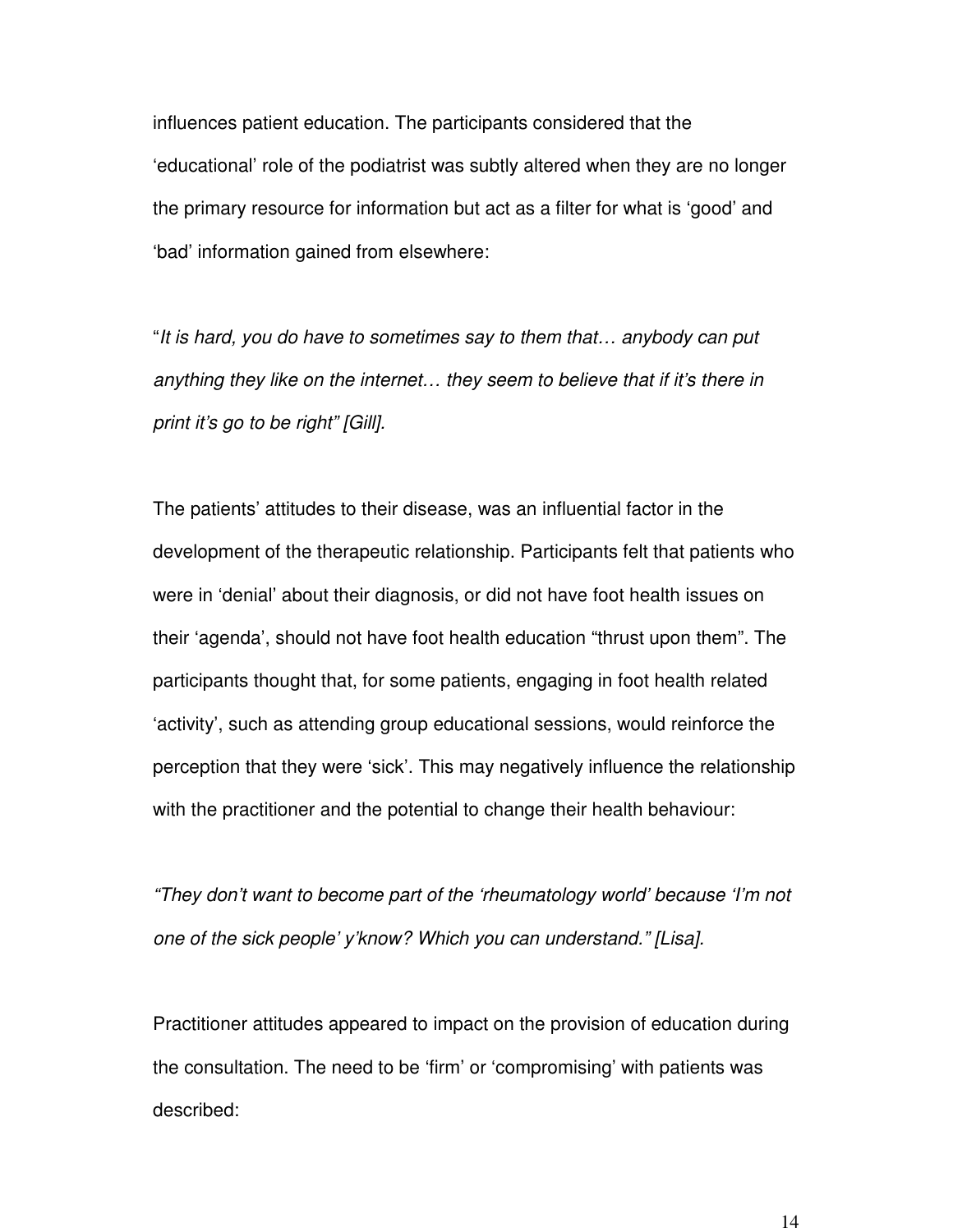*"I try to make everything sound like a compromise now. Especially for women it has to be a compromise" [Julie].*

Empathy between these female practitioners and their female patients appeared to influence the patient – practitioner relationship and thus the effectiveness of foot health education. It was considered that those of the same gender would be able to relate to each other more effectively. Discussion of 'difficult' subject areas (such as footwear style with female patients) influenced the participants' ability to relate to their patients:

"*We all like to wear high heels and nice shoes when we go out….you have that empathy with them" [Nancy].*

The public's perception of the podiatrist was viewed by the participants as an influencing factor on the patient – practitioner relationship. It was thought by the group that 'podiatrists' are typically viewed by patients as having a more specialised role, with 'chiropodists' having more basic expertise. This confusion over professional title, and hence expertise, can influence patients' expectations about the information they expect.

"*They [patients] have some concept that there is some difference between a podiatrist and a chiropodist, they say "you're not quite the same as that, what is it that you do?"' [Lisa].*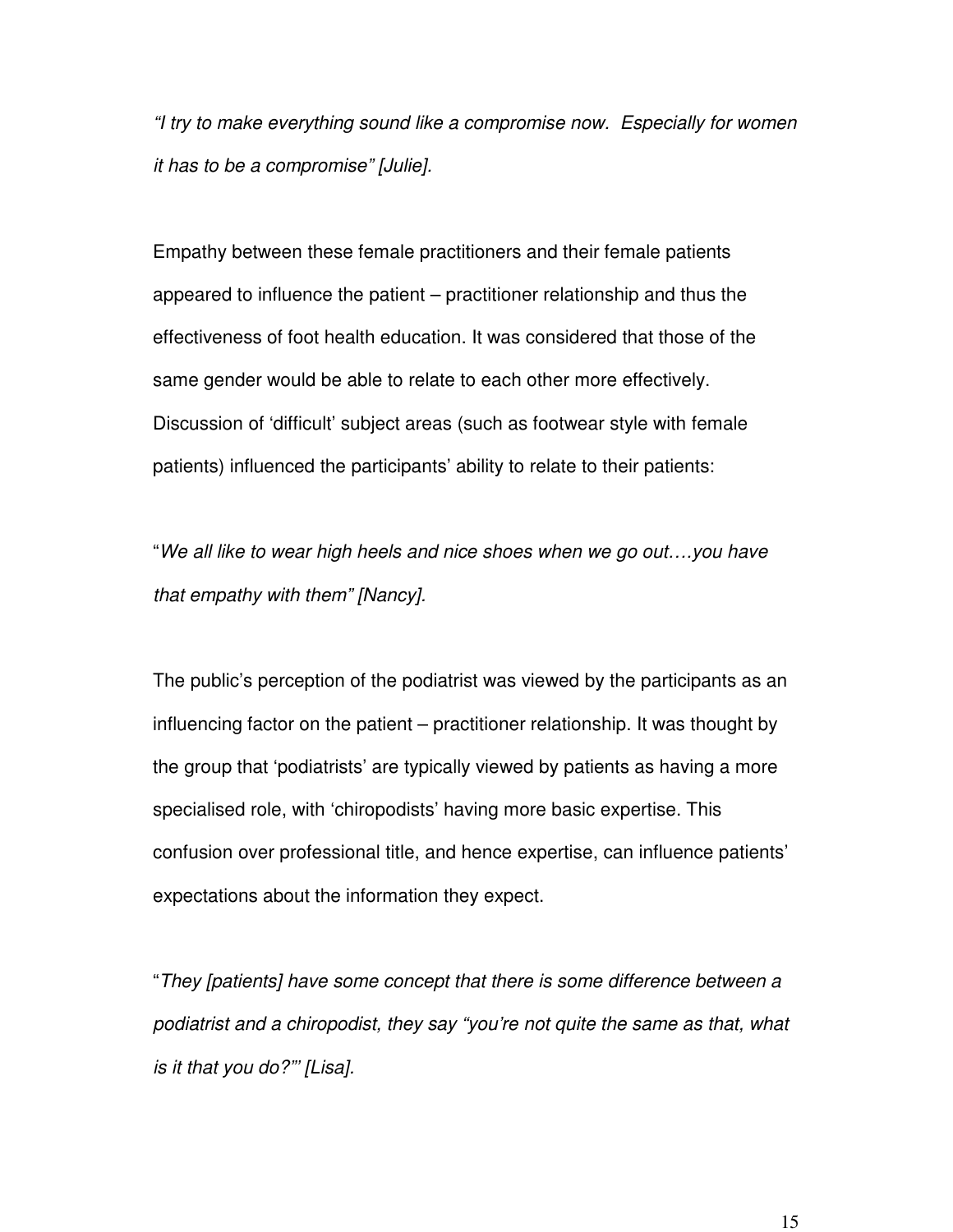A number of factors influence the therapeutic relationship including: the patients' level of foot health and disease knowledge prior to the initial consultation; the subtle change in the subsequent role of the podiatrist as an educator to re-educator; the patients' attitude to the disease; the age and gender of both the patient and the podiatrist; and the patients' confusion over the professional title.

#### **Theme 6: 'Tools of the trade'**

This theme describes the methods most commonly used and the issues most relevant to the participants in the delivery of foot health education. Information provided in a one-to-one context, using written advice and visual aids (such as examples of moisturising products) to reinforce verbal advice, was most commonly used. Some used locally produced leaflets and some used other sources, such as footwear company catalogues and literature from charities (for example Arthritis Research UK). It was considered that care was needed when providing such written information, as the language used might be difficult for some patients to understand and could become a barrier to effective patient education. Directing patients in using the Internet appropriately was seen as additional supportive information, although this method was not used by all participants.

The combination of verbal and written information was viewed as important to enable the patient to reflect upon what had been said during the consultation and to act as a 'aide memoire':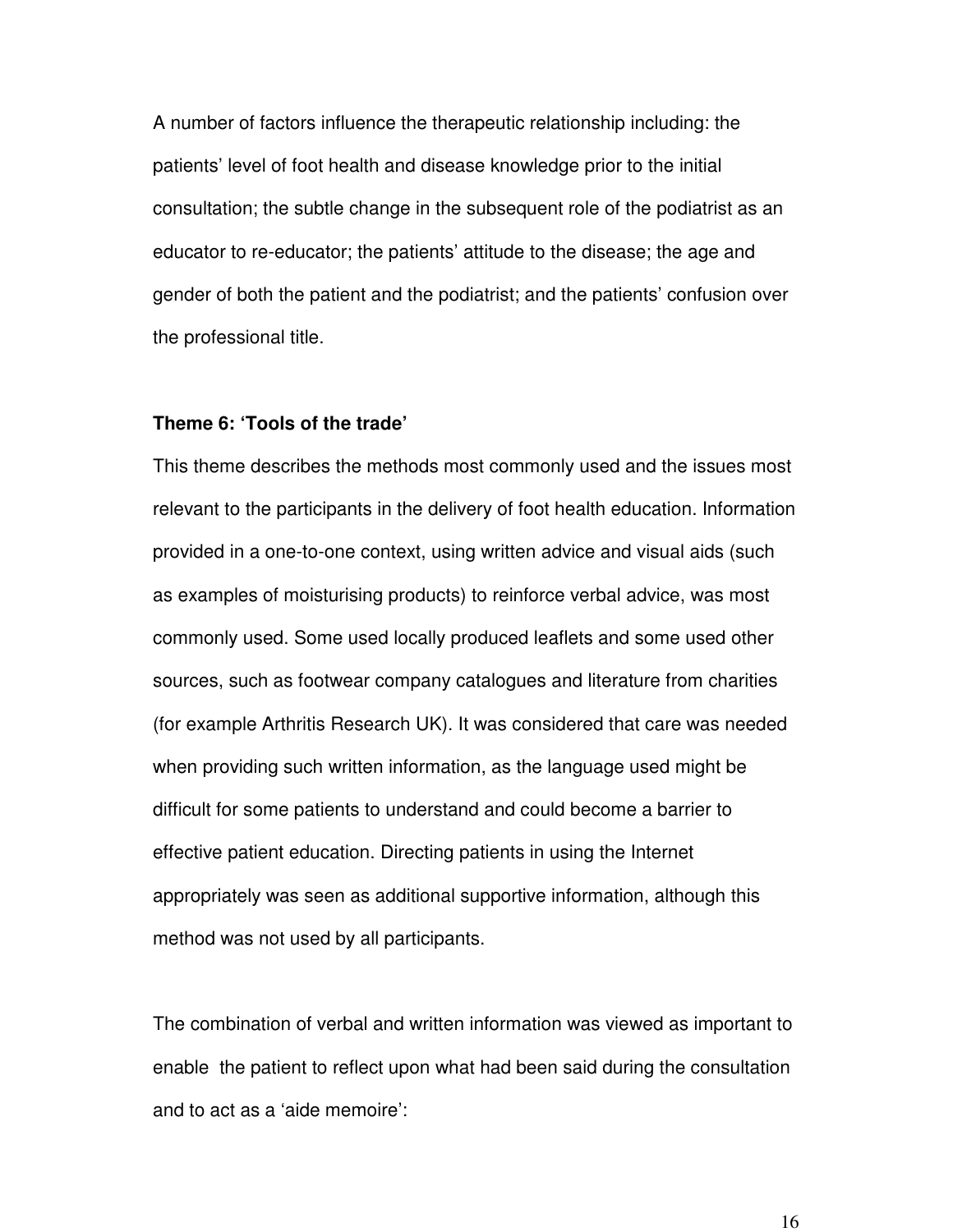"*You could provide verbal education on top of having a minimum to hand out and then they've had something to reflect on after their consultation. [Patients] tend to forget half of what you tell them anyway' [Meg].*

Group education was considered useful in providing peer support for patients, reducing the feeling of isolation and as a conduit for the provision of general information. However, it was not widely used, due to a lack of: evidence for its' effectiveness; feasibility; patient motivation; and finance*.* One-to-one patient education was considered more useful as it provided more tailored, individualised information in an environment that might be more comfortable for patients to discuss personal issues:

"*'I think some people are just more comfortable on a one to one basis… it's quite a personal thing isn't it?" [Maria].*

This theme illustrates the most widely used format for patient education is one-to-one verbal delivery, supported with written material.

## **Discussion**

The participants' views on patient education for people with RA are that it is a mechanism for facilitating foot health self-management and enabling informed consent for foot health interventions. The literature relating to foot health education in patients with diabetic foot problems [16] supports structured education and information giving to enhance self-efficacy and improve health behaviour.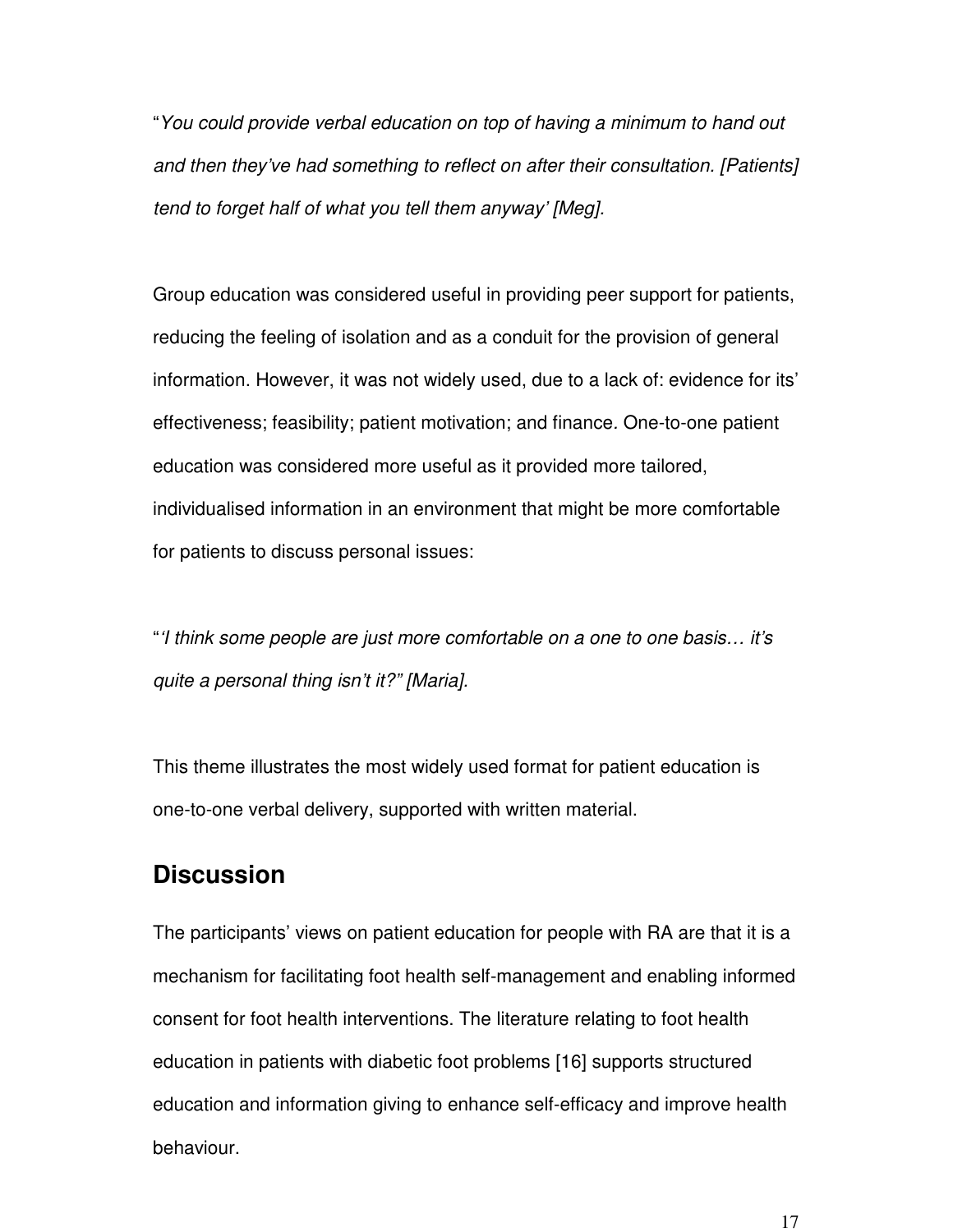The participants perceived that patients needed to know about RA, its cause and its impact on future foot health. Patients also want to know about symptoms requiring urgent attention and good self-care to prevent deterioration. These are the key topics any podiatrist should address, together with modifying lifestyle factors such as smoking and excessive alcohol consumption. These topics are recommended in the Podiatric Rheumatic Care Association Musculoskeletal Foot Health Standards [5]. Educating patients about such risk factors for cardiovascular disease is vital, given the association between RA and cardiovascular disease [17]. Podiatrists have the skills and knowledge to assess and monitor patients' lower limb vascular status and are well placed to discuss the effect of smoking on lower limb health, such as the development of peripheral arterial disease, which is accelerated in people with RA [18, 19]. Patient education for people with RA about cardiovascular disease has been recognised as being poorly promoted by health care professionals [20].

It was strongly considered that the scope of practice of podiatrists in relation to managing people with RA is not widely recognised within the medical community or by patients. If patients and other members of the multidisciplinary team are unaware of what can be provided about foot health management, then timely and appropriate referral cannot be achieved. Members of the rheumatology multidisciplinary team need to be agreed as to the foot health education provided to patients in their service [5] to avoid conflicting information being given to patients. This issue reflects the need for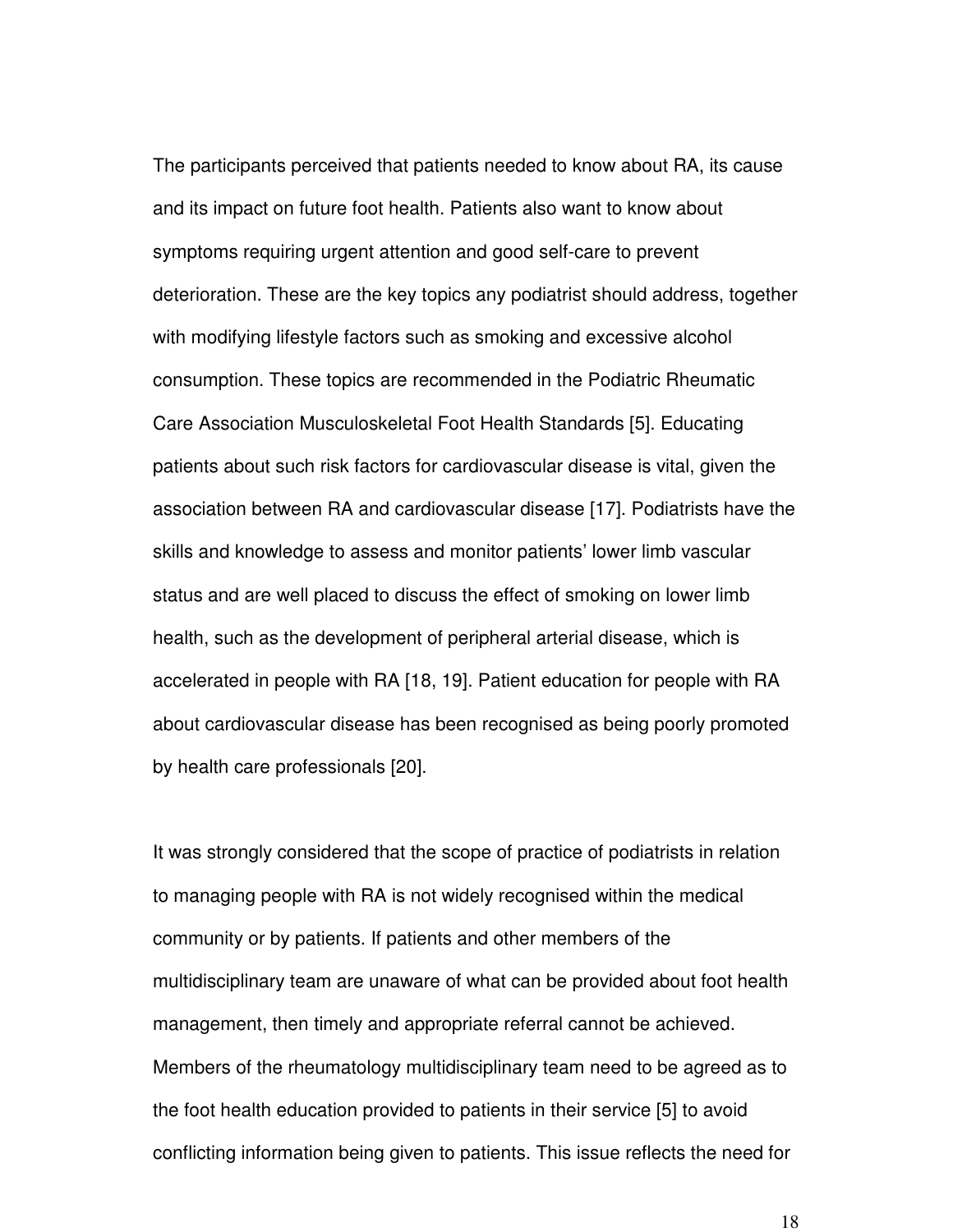podiatrists to educate other members of the multidisciplinary team about foot health. Ensuring that team members are fully conversant with each others' role within the wider management of people with RA may help to resolve this. Care pathways which detail traditional foot health interventions and educational needs of people with RA [6] can provide evidence-based guidance that supports all multidisciplinary team members in foot health management.

A perceived lack of awareness of the podiatrist's role by the members of the multidisciplinary team creates confusion. This was thought to be due to 'dual professional identity' resulting from the continued use of 'podiatrist' and 'chiropodist' as professional titles. The retention of the title 'chiropodist' reflects the original role of social foot-care [21] compared with the current role including lower limb assessment, independent diagnosis and extended skills such as steroid injection therapy and non-medical prescribing.

Health education provision for people with RA should be flexible, timely and patient-centred [22,23]. The participants expressed that foot health education content should be tailored according to individual need, disease stage, age, gender and recognition of ability to engage in positive health behaviour. The trans-theoretical model of behavioural change [24] is acknowledged as being a useful tool for identifying a persons' readiness to make changes in health behaviour [25]. The participants identified the need to '…move patients from the stage of pre-contemplation to contemplation' in order to effect positive behaviour change.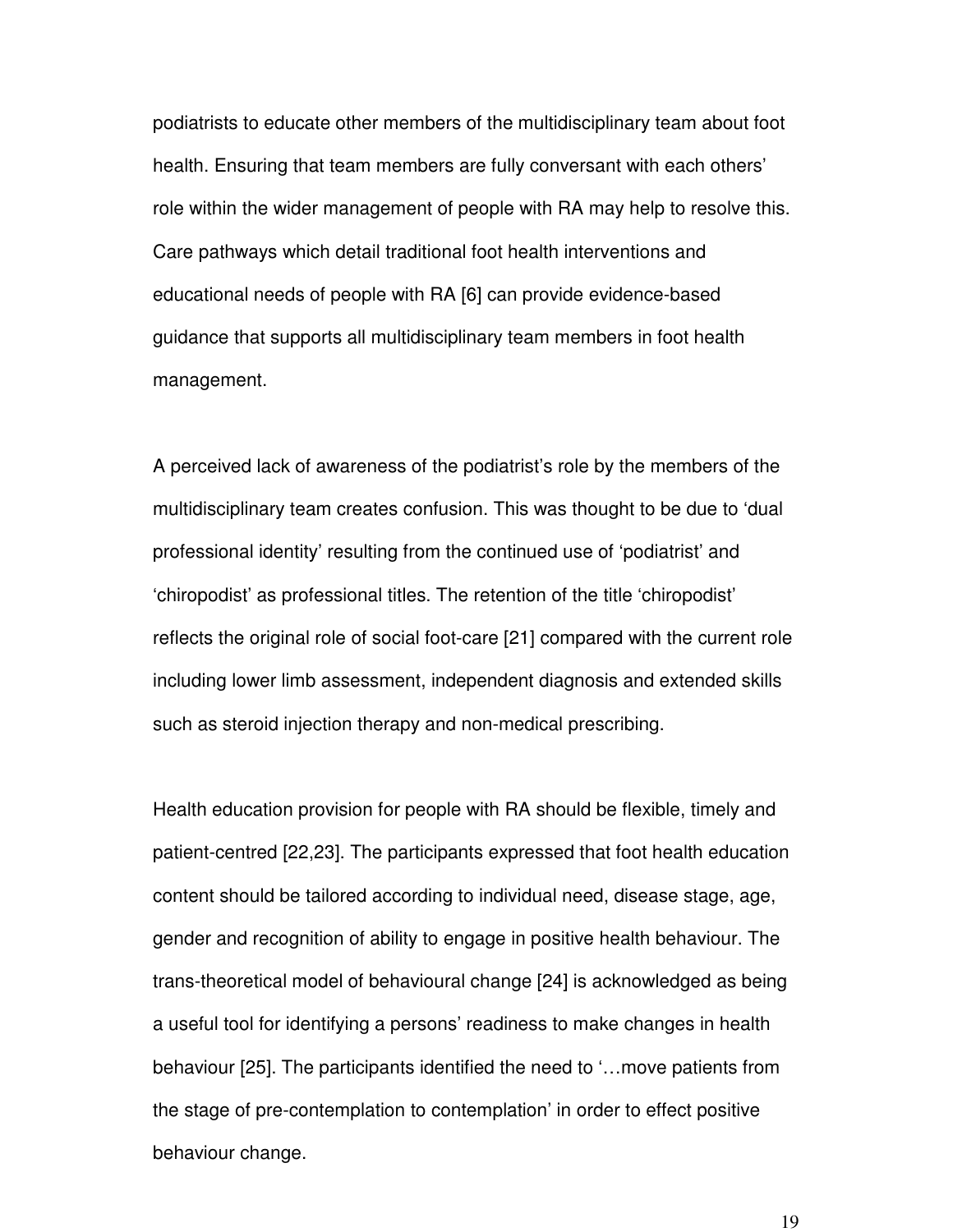Motivational interviewing techniques [26] can be highly effective in engaging patients in change talk, though the use of these techniques is a skill in itself. The lack of such skills was identified as a potential barrier to the provision of foot health education, particularly in those who were more recently qualified and who had less clinical experience. Participants felt well prepared by their undergraduate training in terms of understanding the underlying theory of motivational interviewing techniques, but in the 'real world' their expectations had been lowered through experience of patients who 'did not want to help themselves by complying with foot health advice'. Perhaps the challenge here lies in equipping podiatrists with strategies to cope with patient resistance to changing health behaviour, alongside skills in effective patient-centred consultation. This should be provided within the undergraduate curriculum and as part of continuous professional development.

There is no consensus as to the most appropriate time to provide foot health education. Patients should have timely access to relevant foot health specific advice and information that enables them to recognise variations in disease activity, focussing on issues of particular relevance at any given time [5]. The use of one-to-one consultations that can be responsive to the patient's individual needs and provide a less intimidating environment is more appropriate in these circumstances. Further, practitioners should be mindful of the fact that not all patients desire or see the benefits of changes in health behaviour in the short term, but their perceptions may alter with time [25].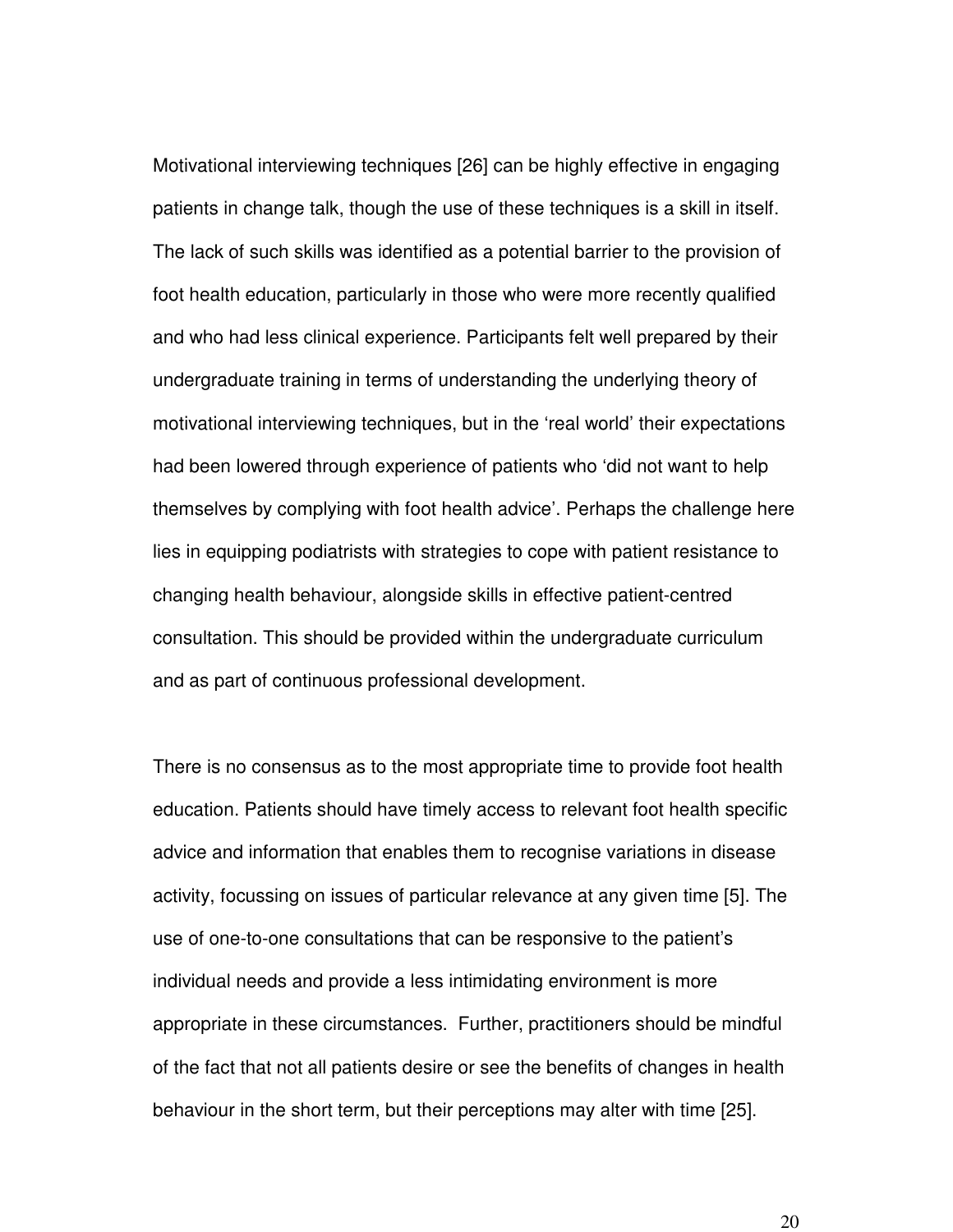This study found that one-to-one delivery of foot health education during the consultation, combining verbal and written material was the most common method of delivery, with minimal use of group education and charity websites such as Arthritis Research UK and the National Rheumatoid Arthritis Society. There has been no direct comparison of one-to-one versus group education for people with RA. The use of group education can provide a supportive environment in which patients can discuss common issues together with the use of individualised verbal information supported by printed documents and reputable patient support group websites [22]. Further to this the implementation of educational behavioural programmes has been found to maintain benefits, such as improved pain scores and self-efficacy, for up to 12 months [27] and may prove cost-effective to the NHS in the long term [8]. However, this should be balanced with the potential additional 'cost-to-self' for patients, as this study highlighted that socioeconomic factors are thought to influence patients' ability to comply with certain aspects of foot health education such as the purchasing of appropriate footwear that may cost more than they would normally spend. There are currently no foot health education programmes that cater for people with RA, though the feasibility of patients with RA participating in a foot health self-management programme has been investigated [28]. At initial diagnosis patients may not be ready to participate in a comprehensive programme of foot health education, though this is yet to be ascertained.

This is the first study to explore podiatrists' perceptions of foot health education for people with RA. The views expressed within this study are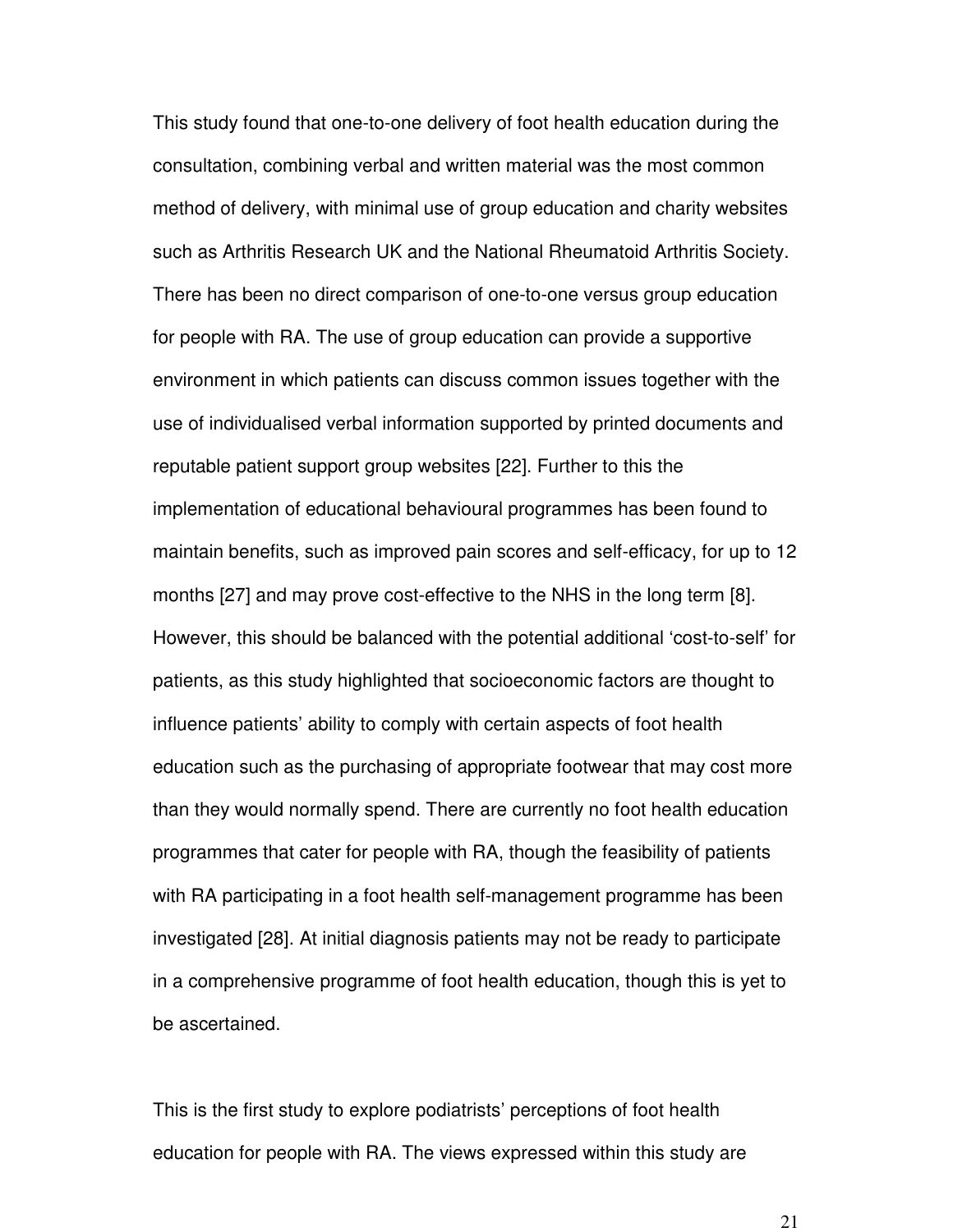restricted to podiatrists working within rheumatology who attend a Clinical Effectiveness Group (CEG) and were thus purposively selected. It could be argued that focus groups should consist of participants that do not know each other to avoid the influence of pre-existing relationships upon the outcomes of the discussion and promote a more honest response [29]. Further to this the presence of more experienced, senior practitioners within the group may have resulted in the modification of the responses from their junior or less experienced colleagues. However, the trust that can be found within members of groups who already know each other can be a positive and encouraging influence upon the discussion; participants may feel more able to challenge each other's views if they feel comfortable with each other [10, 30]. A constant positive group dynamic was observed throughout this focus group, facilitating involvement of all participants in the discussion, without stifling the richness of data generated.

It is acknowledged that the use of other qualitative methods such as Interpretative Phenomenological Analysis [31] could reveal more complex interpretative aspects within this data. However, the use of thematic framework analysis in this study allows for a thematic description of the entire data set, which is appropriate for the investigation of this under-researched area and the identification of the most predominant themes [32].

The number of participants in this focus group could be viewed as relatively high, the ideal number being suggested as between 6 and 10 [10, 29, 30]. However, larger numbers can be used where it aligns with the research aims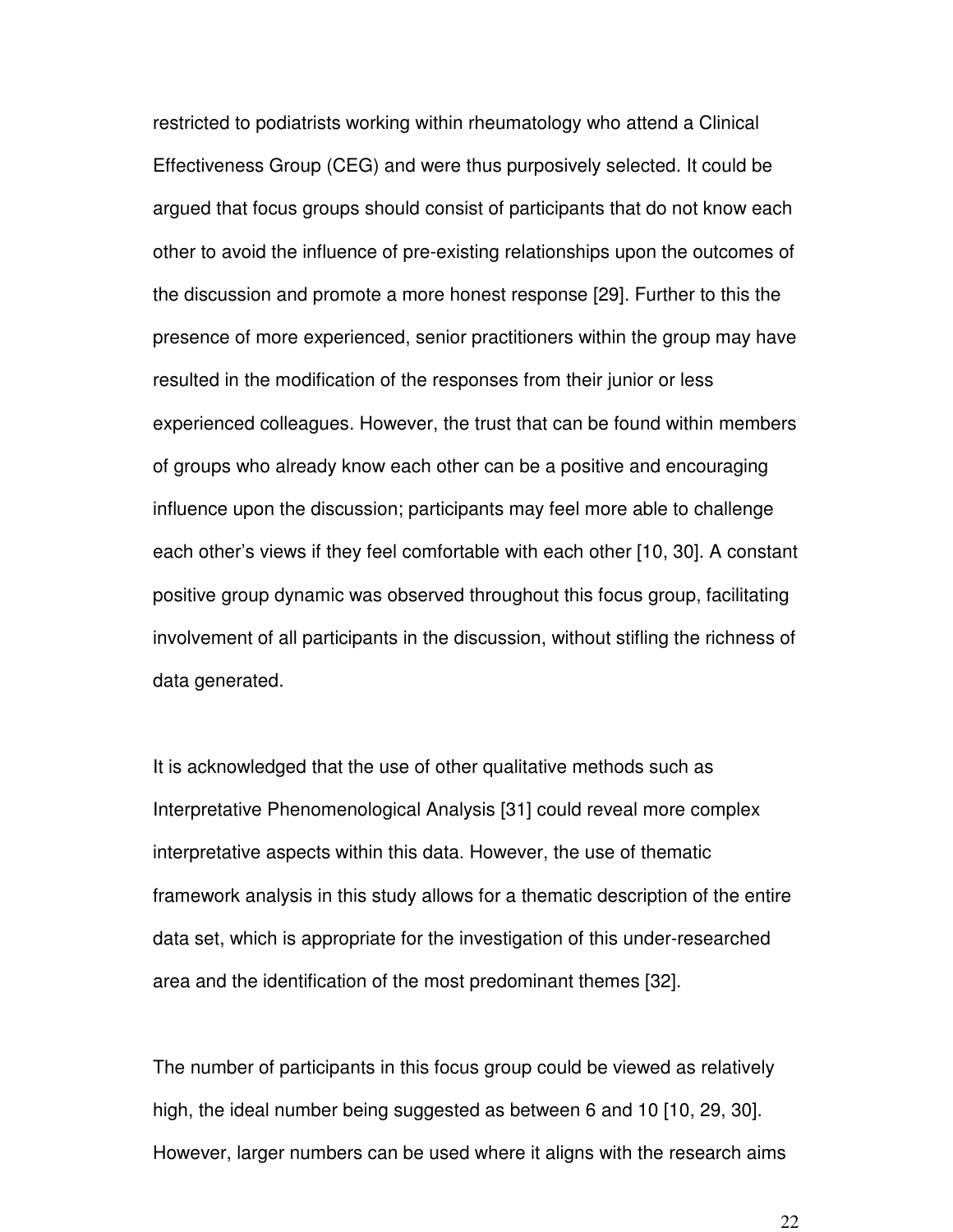and the generation of concepts is required [33]. A similar argument may be applied to the number of focus groups conducted. Only one focus group was conducted and additional focus groups may have added to the data. However, there is no consensus as to the ideal number of focus groups that should be conducted, with the literature suggesting a single group [34] to over 50 groups [30]. Therefore, a pragmatic approach was adopted that considered the purpose of the study, the financial cost, time available and perceived attainment of data saturation.

The participants were from the northwest region of England, which may mean that the results are not generalisable. However, they were from a range of services and duration of clinical experience and so are likely to be representative of UK podiatrists. Future research into podiatrists' opinions of foot health education should involve both male and female practitioners, those from a wider geographical area and those in private practice. Additionally, a wider perspective that investigates the perceptions of other allied health practitioners and consultant rheumatologists in relation to the provision of foot health education may be of potential importance. The patients' perspective on their experiences and educational needs requires investigation from a wide geographical perspective.

The ultimate aim of future research should be the development of a patientcentred and negotiated approach to foot health education, through which the individuals' needs and preferences are identified.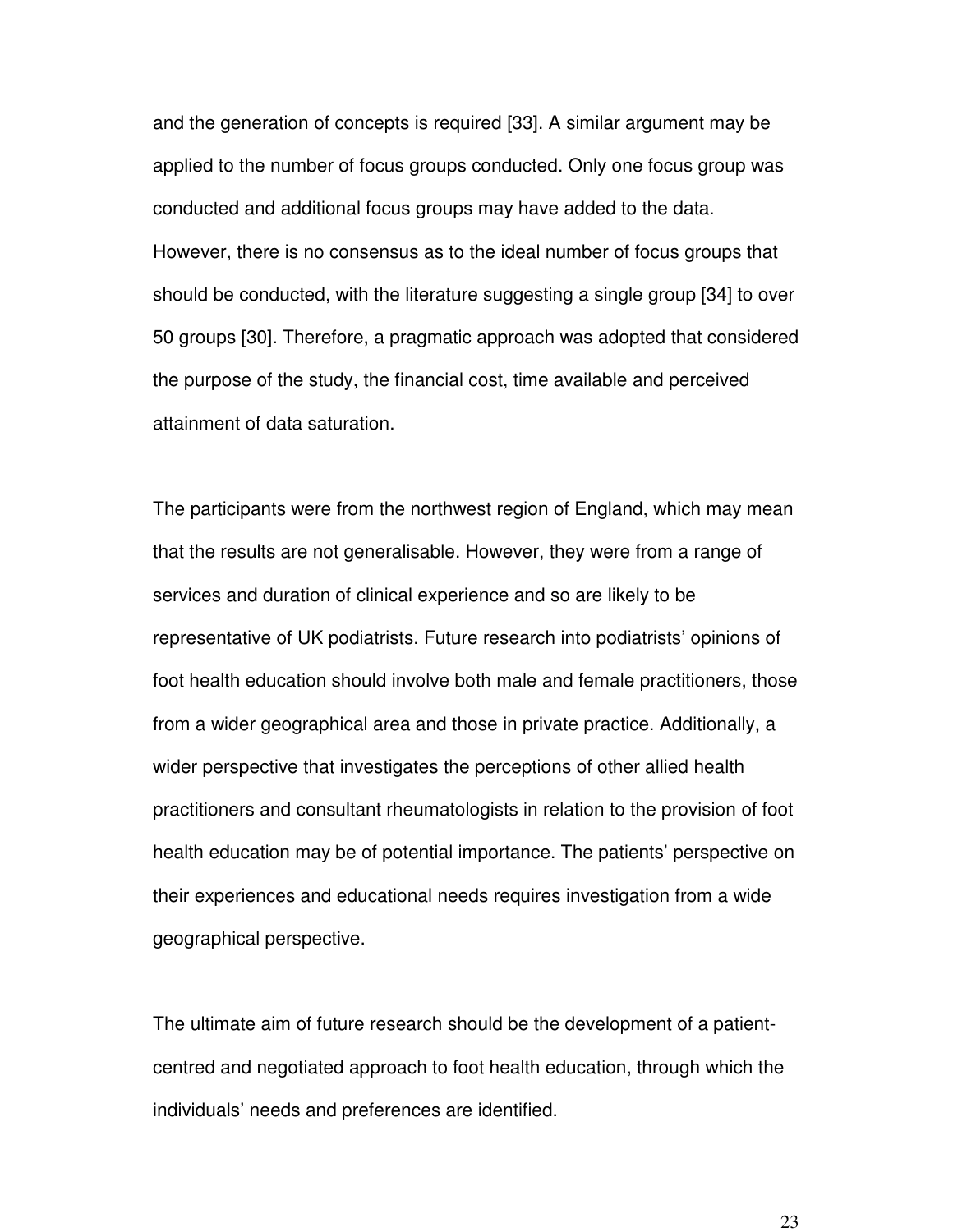### **Conclusion**

This study has identified aspects of patient education that this group of podiatrists found most influential in its delivery including; what they perceive the role of foot health education to be, the main content including general disease and foot health related information, appropriate strategies for selfmanagement and the role of the podiatrist in managing the foot health of people with RA. The need for a tailored approach to delivery, according to the needs of the individual over the life span of the patient through identification of the patient's agenda, was highlighted as being influential in the development of an effective therapeutic relationship. Potential barriers to its delivery included a lack of patient-centred consultation skills, the financial status of the patient and the NHS trust and time constraints. From the podiatrists' perspective this identifies a need to develop foot health education that encompasses both the patients' needs and podiatrists' responsibilities. The ultimate aim of this would be to support self-efficacy and appropriate foot health behaviour, thereby improving the foot health for people with RA.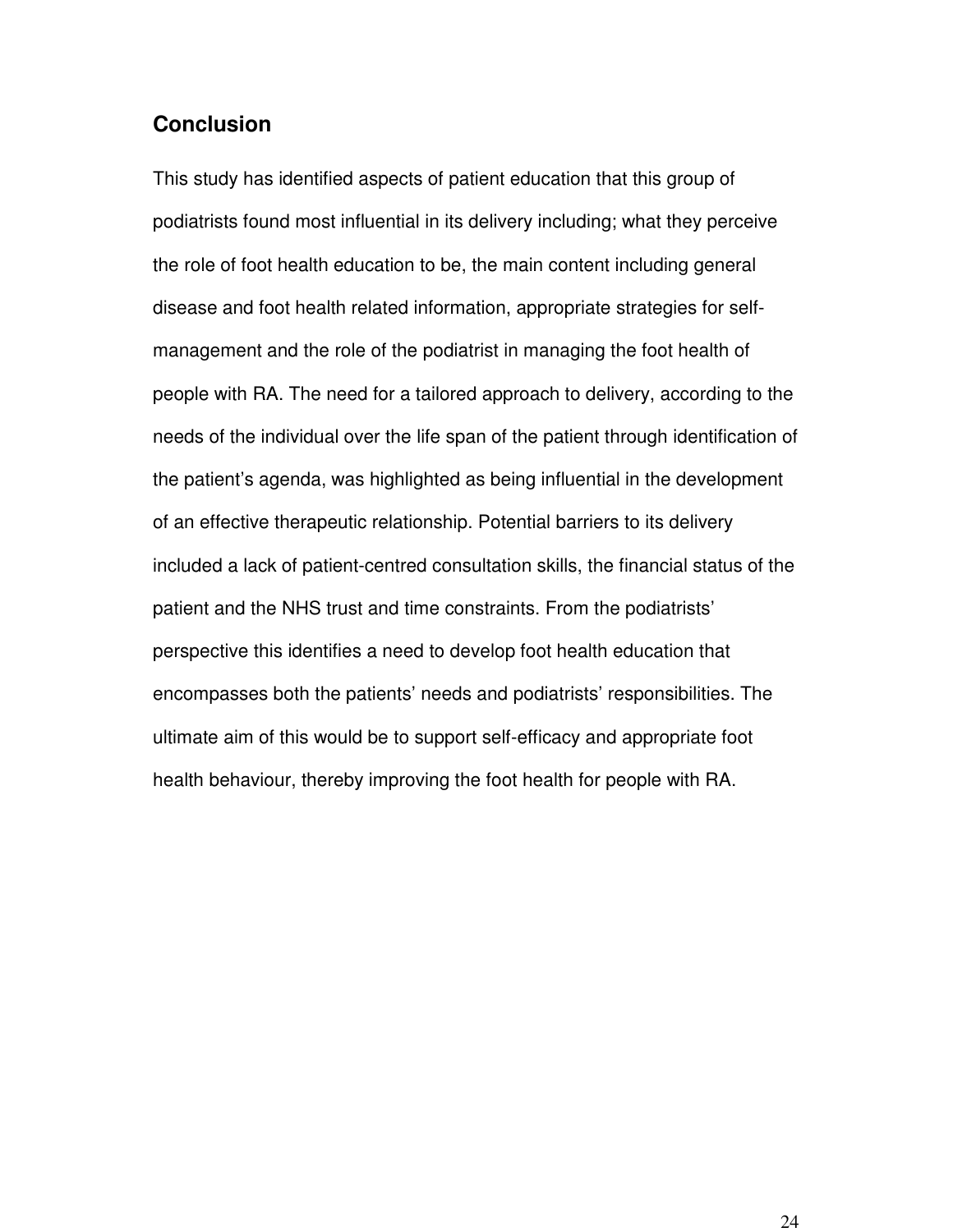# **Competing interests**

The authors declare they have no competing interests.

# **Authors' contributions**

AG conceived and executed the study design (with contributions from AW and AH), interpreted the findings with assistance from AW and drafted the manuscript with assistance from AW and AH. All authors read and approved the final manuscript.

# **Acknowledgements**

Many thanks to the Northwest Rheumatology Podiatry Clinical Effectiveness Group members for participating in the focus group and verifying the transcript.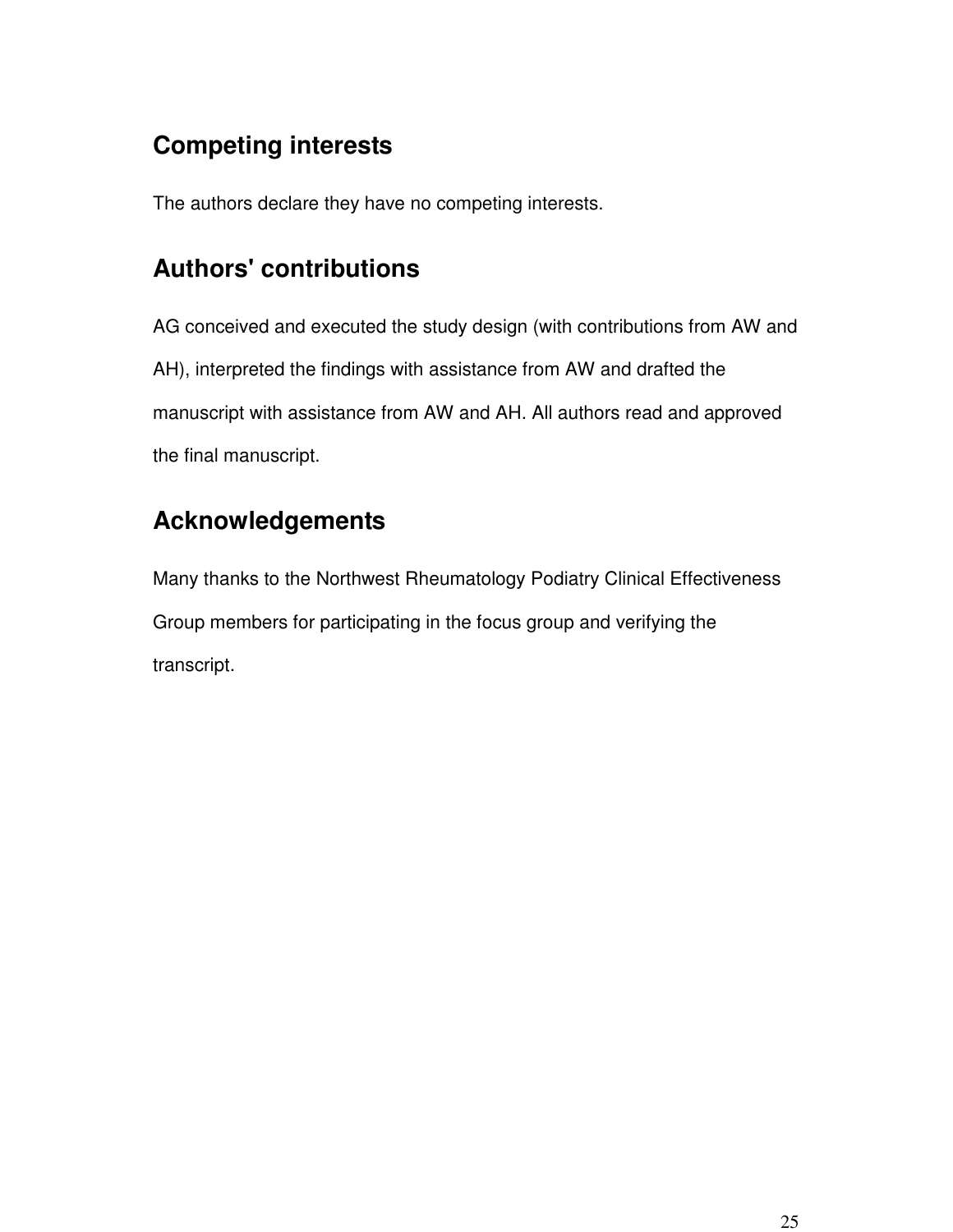# **References**

- 1. Grondal L, Tengstrand B, Nordmark B, Wretenberg P, Stark A: **The foot: still the most important reason for walking incapacity in rheumatoid arthritis: distribution of symptomatic joints in 1,000 RA patients**. *Acta Orthop* 2008,**79**:257-61
- 2. Otter S, Lucas K, Springett K, Moore A, Davies K, Cheek L,Young A, Walker-Bone K: **Foot pain in rheumatoid arthritis prevalence, risk factors and management: an epidemiological study**. *Clin Rheumatol* 2010,**29**:255-71.
- 3. National Institute for Clinical Excellence (NICE): **Rheumatoid arthritis: National clinical guideline for management and treatment in adults**. [http://www.nice .org.uk/nicemedia/pdf/CG79FullGuideline.pdf]
- 4. Albano MG, Giraudet-Le Quintrec JS, Crozet C, d'Ivernois JF : **Characteristics and development of therapeutic patient education in rheumatoid arthritis: Analysis of the 2003-2008 literature.** *Joint Bone Spine* 2010,**77**:405-10.
- 5. Podiatric Rheumatic Care Association (PRCA): **Standards of care for people with musculoskeletal foot health problems** 2008. [http://www.prcassoc.org.uk. Sept, 2009]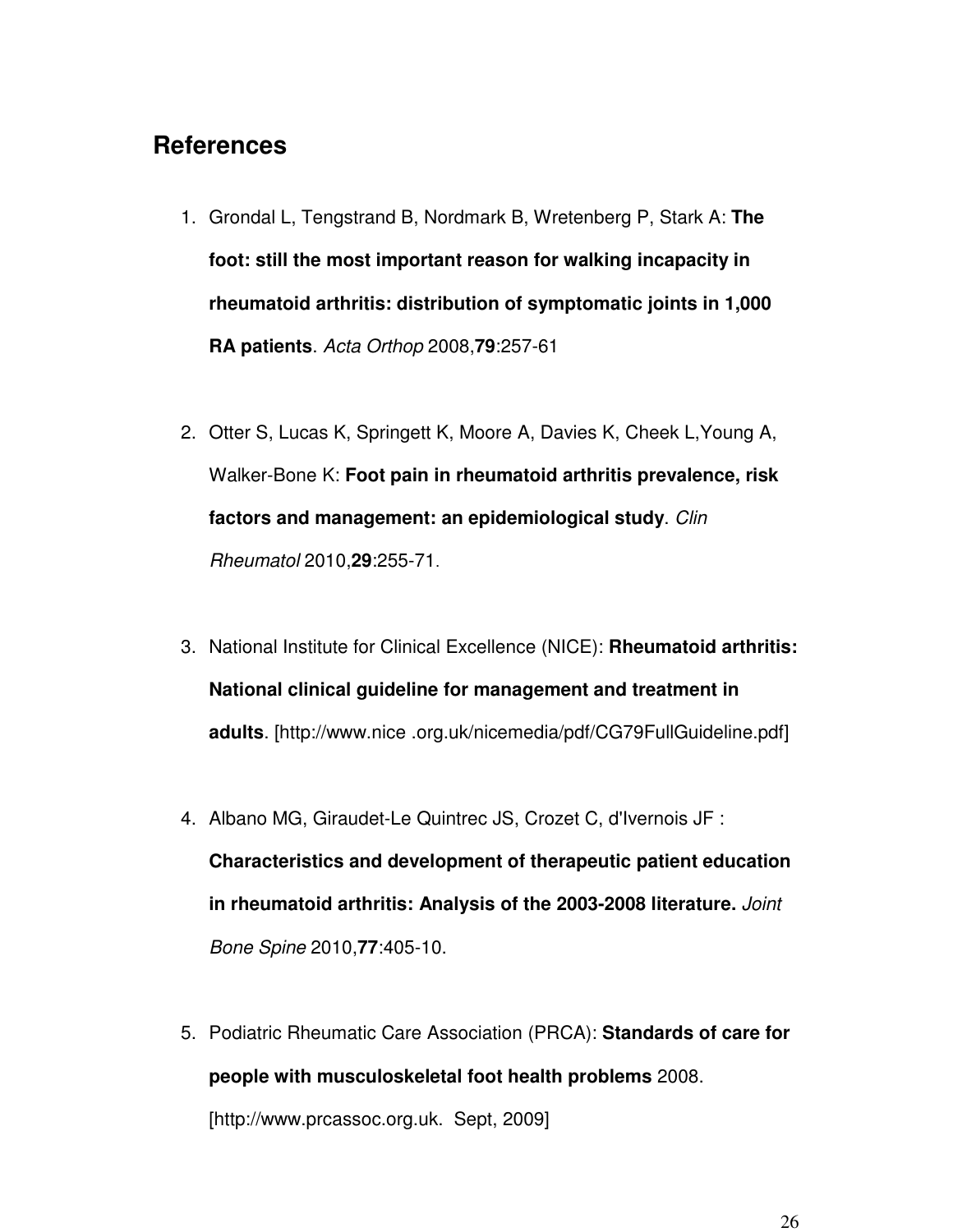- 6. Williams, A. E., Davies, S., Graham, A., Dagg, A., Longrigg, K., Lyons, C. and Bowen, C: **Guidelines for the Management of the Foot Health Problems Associated with Rheumatoid Arthritis**. *Musculoskeletal Care* 2011,**9:**86-92.
- 7. Williams AE, Nester CJ, Ravey MI: **Rheumatoid arthritis patients' experiences of wearing therapeutic footwear - A qualitative investigation.** *BMC Musculoskelet Disord* 2007,**8:**104.
- 8. Waxman R, Woodburn H, Powell M, Woodburn J, Balckburn S, Helliwell P: **FOOTSTEP: A Randomized controlled trial investigating the clinical and cost-effectiveness of a patient selfmanagement programme for basic foot care in the elderly**. *J Clin Epidemiol* 2003,**56:**1092-9.
- 9. Graham A, Hammond A, Williams AE: **Therapeutic Foot Health Education for patients with Rheumatoid Arthritis – a Narrative Review**. *Musculoskeletal Care* 2011,**9:**141-151.
- 10. Denscombe M: *The Good Research Guide: for small-scale social research projects.* Third Edition. McGraw Hill: Open University Press; 2007.
- 11. Morgan DL: **Focus Groups**. *Annu Rev Sociol*. 1996,**22**:129-52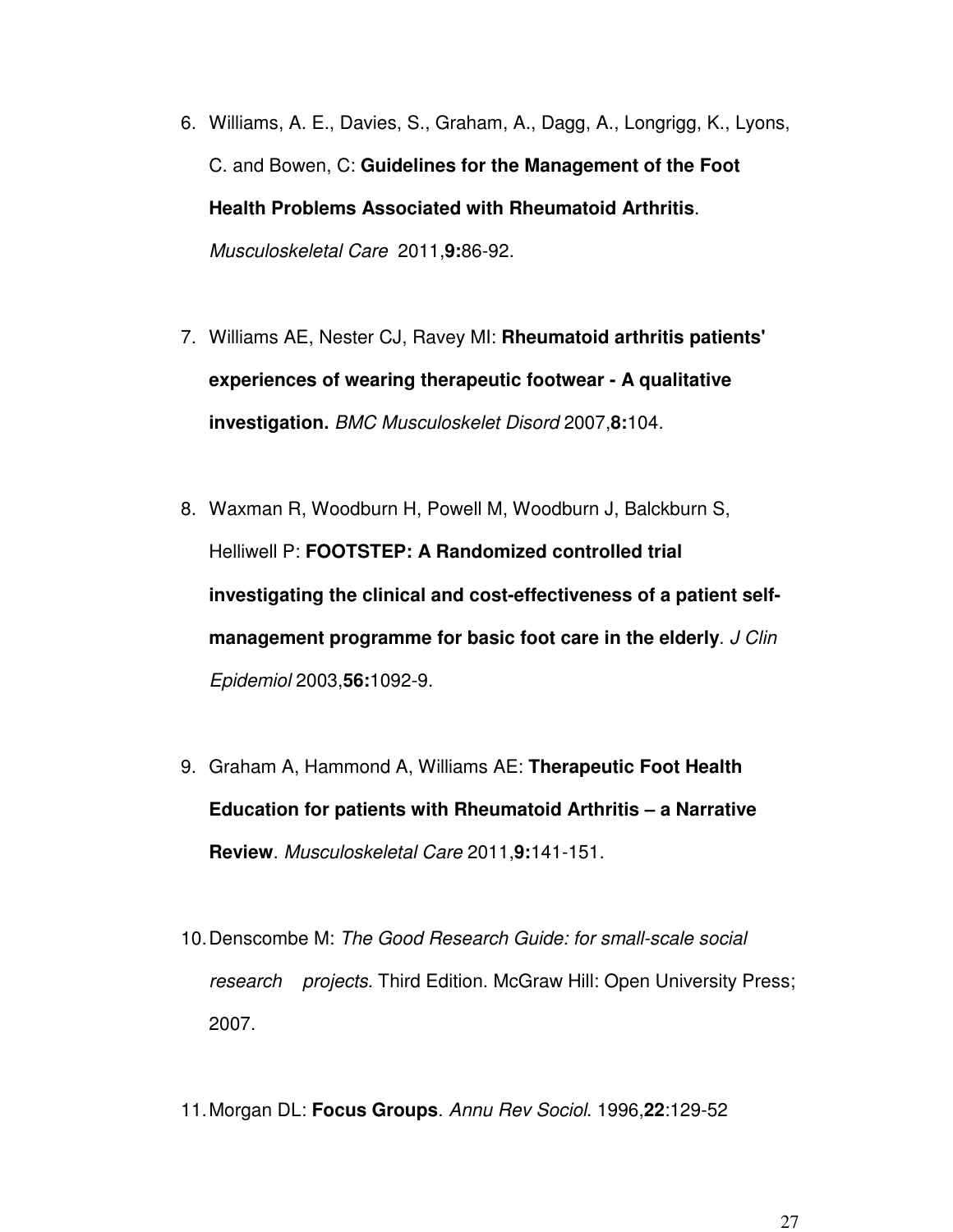- 12. Attride Stirling J: **Thematic Networks: an analytical tool for qualitative research**. *Qual Res* 2001,**1**:385-405*.*
- 13. McLafferty I: **Methodological Issues in Nursing Research: Focus Group Interviews as a data collecting strategy.** *J Adv Nurs* 2004,**48**:187-194
- 14. Barbour R: **Education and Debate; Checklist for improving rigour in qualitative research: a case of the tail wagging the dog?** *BMJ* 2001,**322:**1115-7.
- 15. Mays M, Pope C: **Rigour and qualitative research** *BMJ*  1995,**311**:109-112.
- 16. Stuart L, Wiles P: **The role of patient education in preventing foot ulcers: the elusive pimpernel**. *Evidenced-Based Healthcare and Public Health* 2005,**9**:359-360.
- 17. Maradit-Kremers H, Nicola PJ, Crowson CS, Ballman KV, Gabriel SE: **Cardiovascular Death in Rheumatoid Arthritis – A Population Based Study.** *Arthritis Rheum* 2005,**52:**722-732.
- 18. Alkaabi JK, Ho M, Levison R, Pullar T, Belch JJF: **Rheumatoid Arthritis and Macrovascular Disease**. *Rheumatol* 2003,**42**:292-297.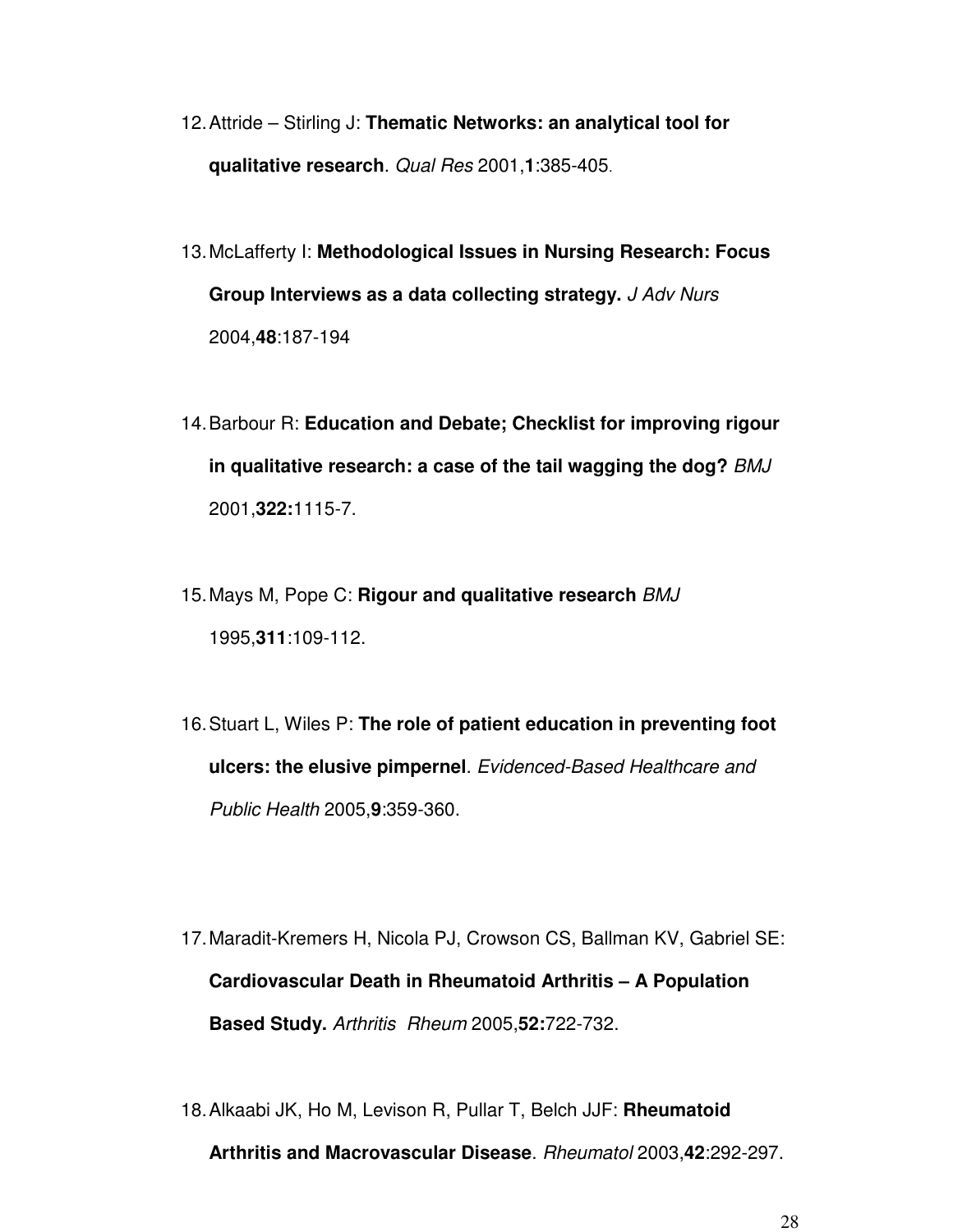- 19. Stamatelopoulos KS, Kitas GD, Christos M Papamichael CM, Kyrkou K, Zampeli E, Fragiadaki K, Panoulas VF, Mavrikakis M, Sfikakis PP: **Subclinical Peripheral Arterial disease in rheumatoid arthritis**. *Atherosclerosis* 2010,**212**:305-9.
- 20. John H, Hale ED, Treharne GJ, Carroll D, Kitas GD: **'All singing from the same hymn sheet': Healthcare professionals' perceptions of developing patient education material about the cardiovascular aspects of rheumatoid arthritis**. *Musculoskeletal Care* 2009,**7:**256- 271.
- 21. Vernon W, Borthwick A, Farndon L, Nancarrow S, Walker J: **Issues of Podiatry status in the UK**. *Br J Podiatry* 2005,**8:**6–10.
- 22. Fautrel B, Pham T, Gossec L, Combe B, Flipo R, Goupille P, Le Loet X, Puechal X, Wendling D, Schaeverbeke T, Sibilia J, Sany J, Dougados M: **Role and modalities of information and education in the management of patients with rheumatoid arthritis: development of recommendations for clinical practice based on published evidence and expert opinion.** *Joint Bone Spine* 2005,**72**:163-70.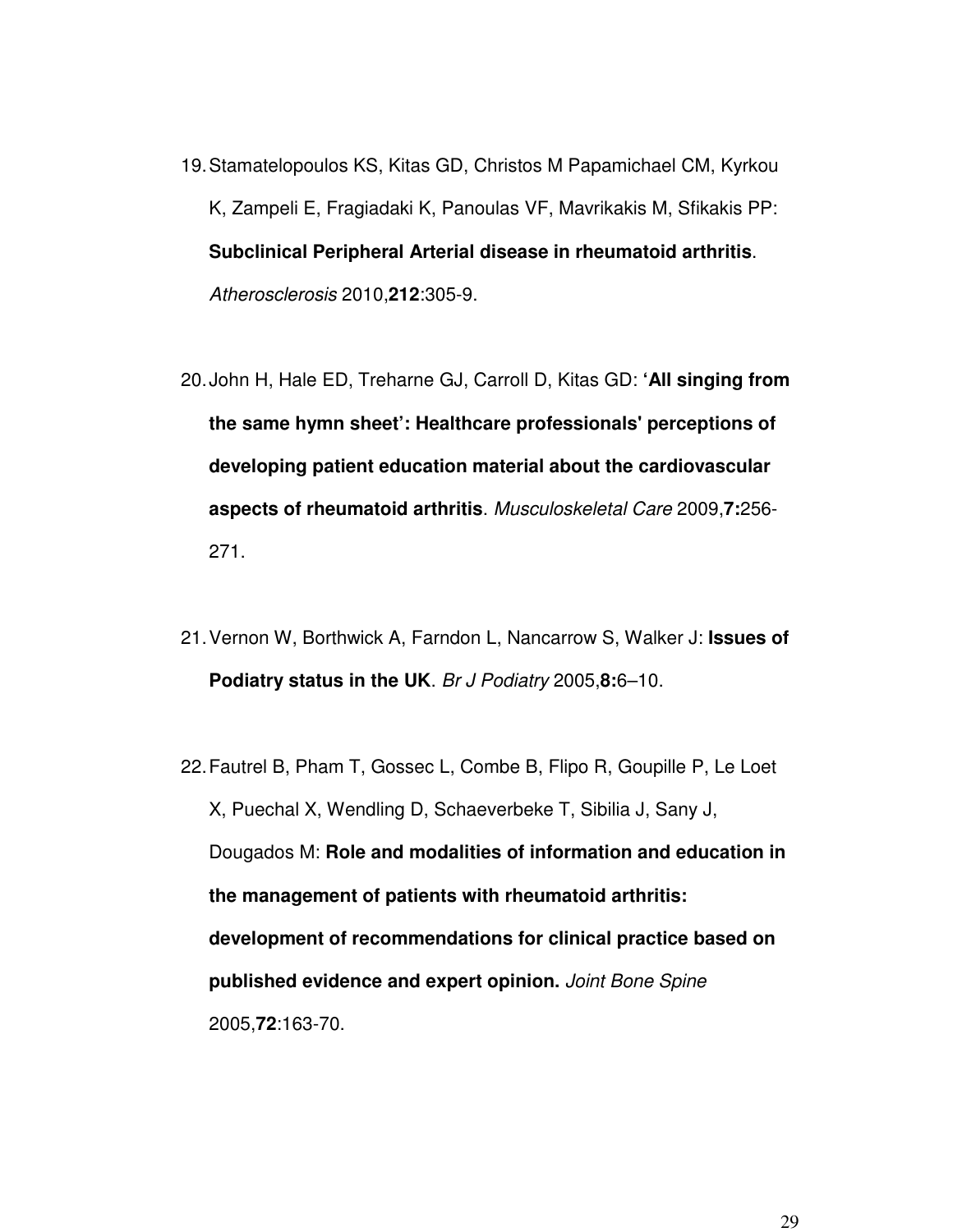- 23. Koehn CL, Esdaile JM: **Patient education and self-management of musculoskeletal disease**. *Best Prac Res Clin Rheumatol* 2008,**22**:395-405.
- 24. Prochaska JO, DiClemente CC: **Transtheoretical therapy: Toward a more integrative model of change**. *Psychotherapy: Theory, Research and Practice* 1982,**19**:276-288.
- 25. Hammond A: **Patient education in arthritis: helping people change.**  *Musculoskeletal Care* 2003,**1**:84-97.
- 26. Miller WR, Rollnick S. *Facilitating Change: Motivational Interviewing: Preparing people for change*. 2<sup>nd</sup> Edition. New York: Guilford Press;2002.
- 27. Hammond A, Bryan J, Hardy A: **Effects of a modular behavioural arthritis education programme: a pragmatic parallel-group randomized controlled trial.** *Rheumatol* 2008,**47**:1712-8.
- 28. Semple R, Newcombe L, Finlayson G, Hutchison C, Forlow J, Woodburn J: **The FOOTSTEP self-management foot care programme: are rheumatoid arthritis patients physically able to participate?** *Musculoskeletal Care* 2009**,7**:57-65.
- 29. Powell RA, Single HM: **Methodology Matters V Focus Groups.** *Int J Qual Health Care* 1996,**8:**499-504.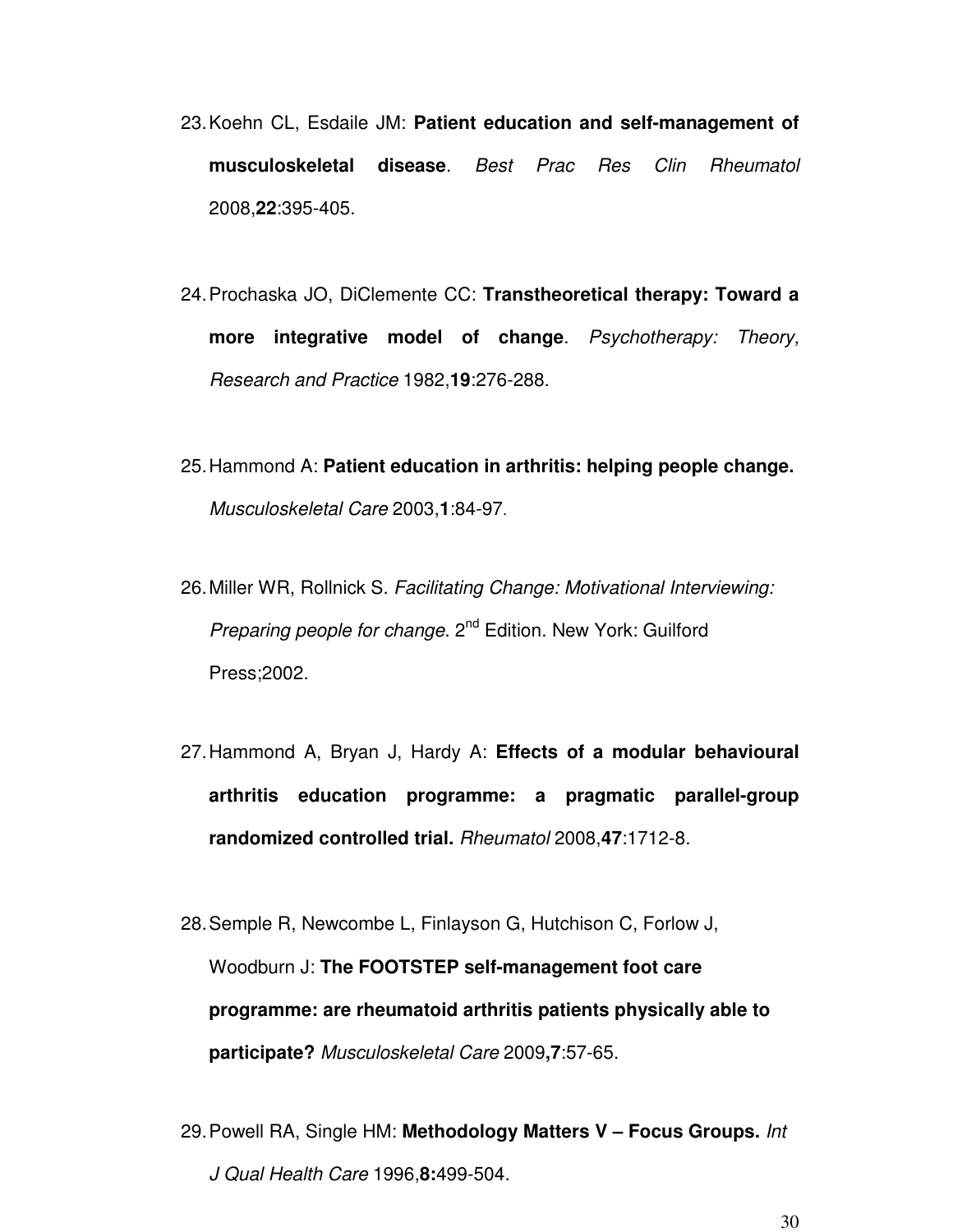- 30. Kitzinger J: **Education and Debate: Qualitative Research Introducing Focus Groups**. *BMJ* 1995,**311:**299-302.
- 31. Smith JA: **Beyond the divide between cognition and discourse: using Interpretative Phenomenological Analysis in health psychology.** *Psychol Health* 1996,**11:**261-71.
- 32. Braun V and Clarke V: **Using Thematic Analysis in Psychology.** *Qualitative Research in Psychology* 2006,**3:**77-101.
- 33. Fern E.F: **The use of focus groups for idea generation: the effects of group size, acquaintanceship, and moderator on response quantity and quality**. *J Mark* Res 1982 **19**:1-13 cited in McLafferty I: **Methodological Issues in Nursing Research: Focus Group Interviews as a data collecting strategy.** *J Adv Nurs* 2004,**48**:187- 194.
- 34. Stewart D, Shamdasani P: *Focus Groups Theory and Practice.* Sage Publications, Beverly Hills, CA 1990.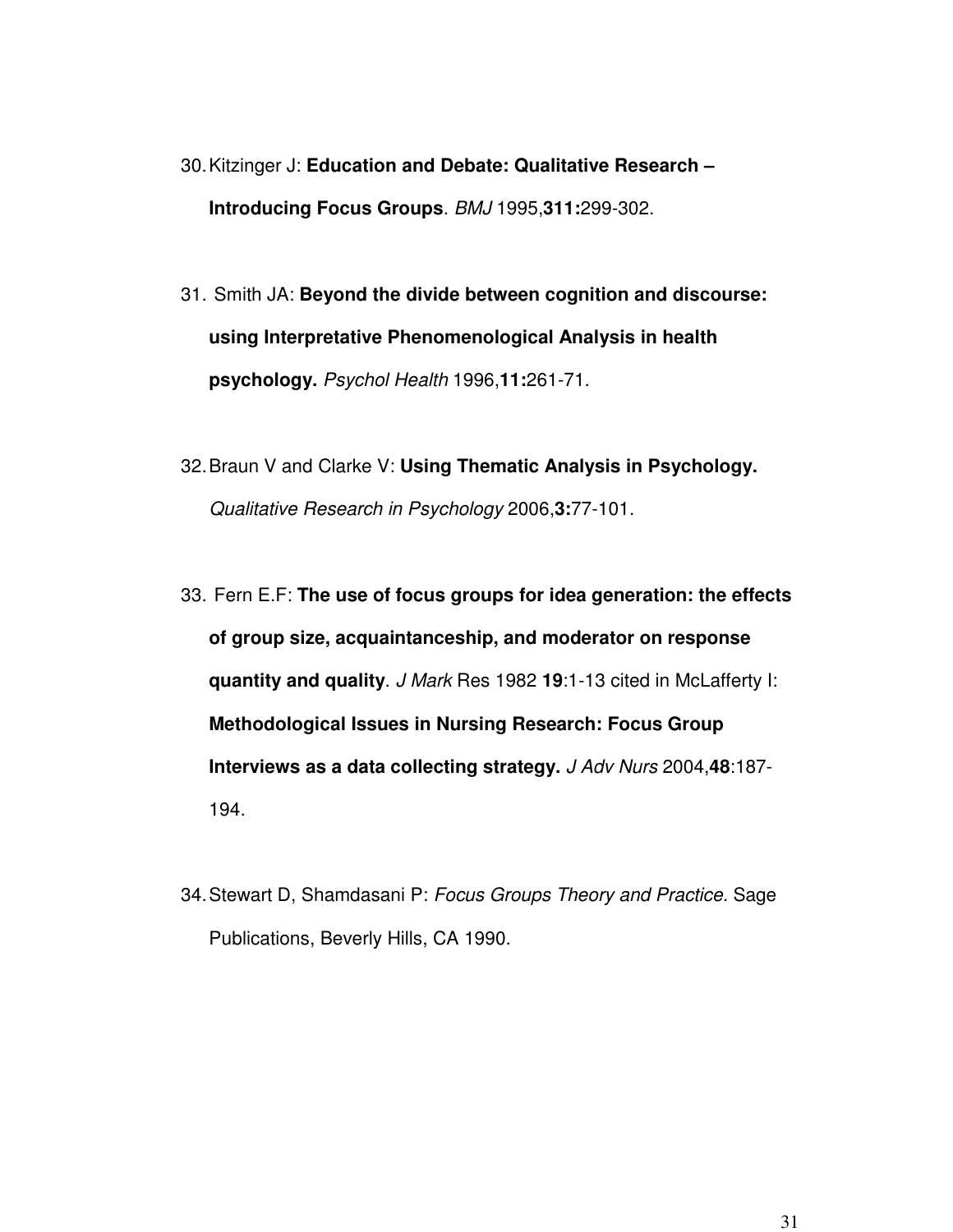### **Figure legend**

Figure 1: Focus group questions: figure 1 gives details of the questions used to generate participant discussion during the course of the podiatrists' focus group.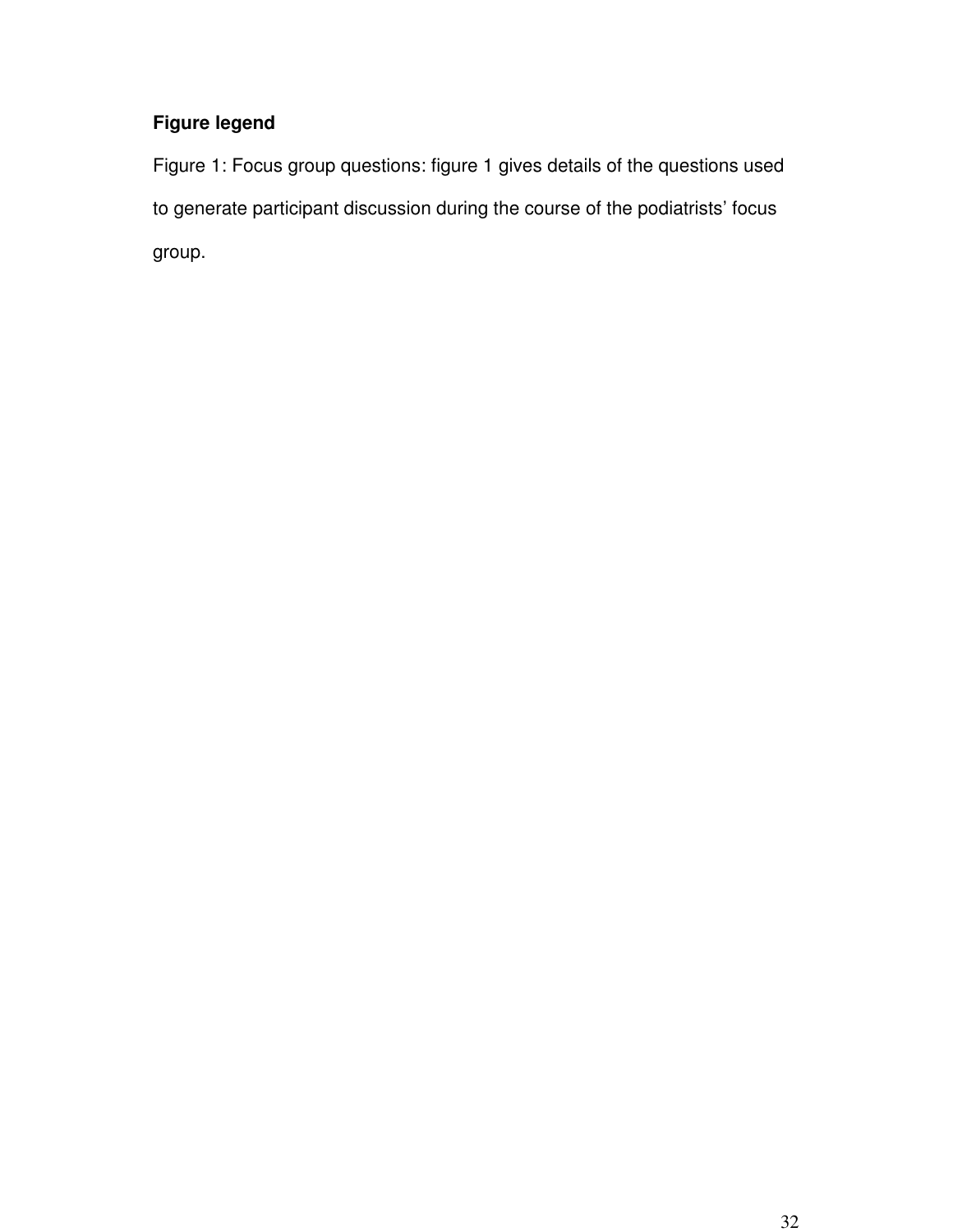| <b>Basic Themes</b>                           | <b>Organising Themes</b>                            |  |
|-----------------------------------------------|-----------------------------------------------------|--|
| <b>Information Provision</b><br>$\bullet$     |                                                     |  |
| Empowerment<br>$\bullet$                      | The Essence of Patient Education                    |  |
| Disease Diagnosis, Process &<br>$\bullet$     |                                                     |  |
| Prognosis                                     |                                                     |  |
| Interventions<br>$\bullet$                    | Content - the what and why                          |  |
| Role of the Podiatrist                        |                                                     |  |
| Assessments                                   |                                                     |  |
| Non-podiatry related topic<br>٠               |                                                     |  |
| General 'vs' specific education<br>$\bullet$  |                                                     |  |
| Timing                                        | A patient centred approach to content<br>and timing |  |
| External barriers to provision -<br>$\bullet$ |                                                     |  |
| organisational                                |                                                     |  |
| Psychosocial barriers<br>$\bullet$            | Barriers to provision of Patient<br>education       |  |
| Education with regards<br>$\bullet$           |                                                     |  |
| professional roles                            |                                                     |  |
| Professional experience<br>٠                  |                                                     |  |
| Impact of patient concordance<br>$\bullet$    |                                                     |  |
| The impact of patient knowledge<br>$\bullet$  |                                                     |  |
| The impact of patient attitudes               |                                                     |  |
| The impact of practitioner<br>$\bullet$       | The Therapeutic Relationship                        |  |
| attitudes                                     |                                                     |  |
| The influence of age & gender                 |                                                     |  |
| Role/title confusion                          |                                                     |  |
| 'Taboo' subject areas                         |                                                     |  |
| Group 'vs' individual provision<br>$\bullet$  |                                                     |  |
| Verbal & written material                     | 'Tools of the Trade'                                |  |
| Audio-visual material                         |                                                     |  |
| Web-based resources                           |                                                     |  |

#### **Table 1 - Outline of the basic and organising themes developed from the thematic analysis.**